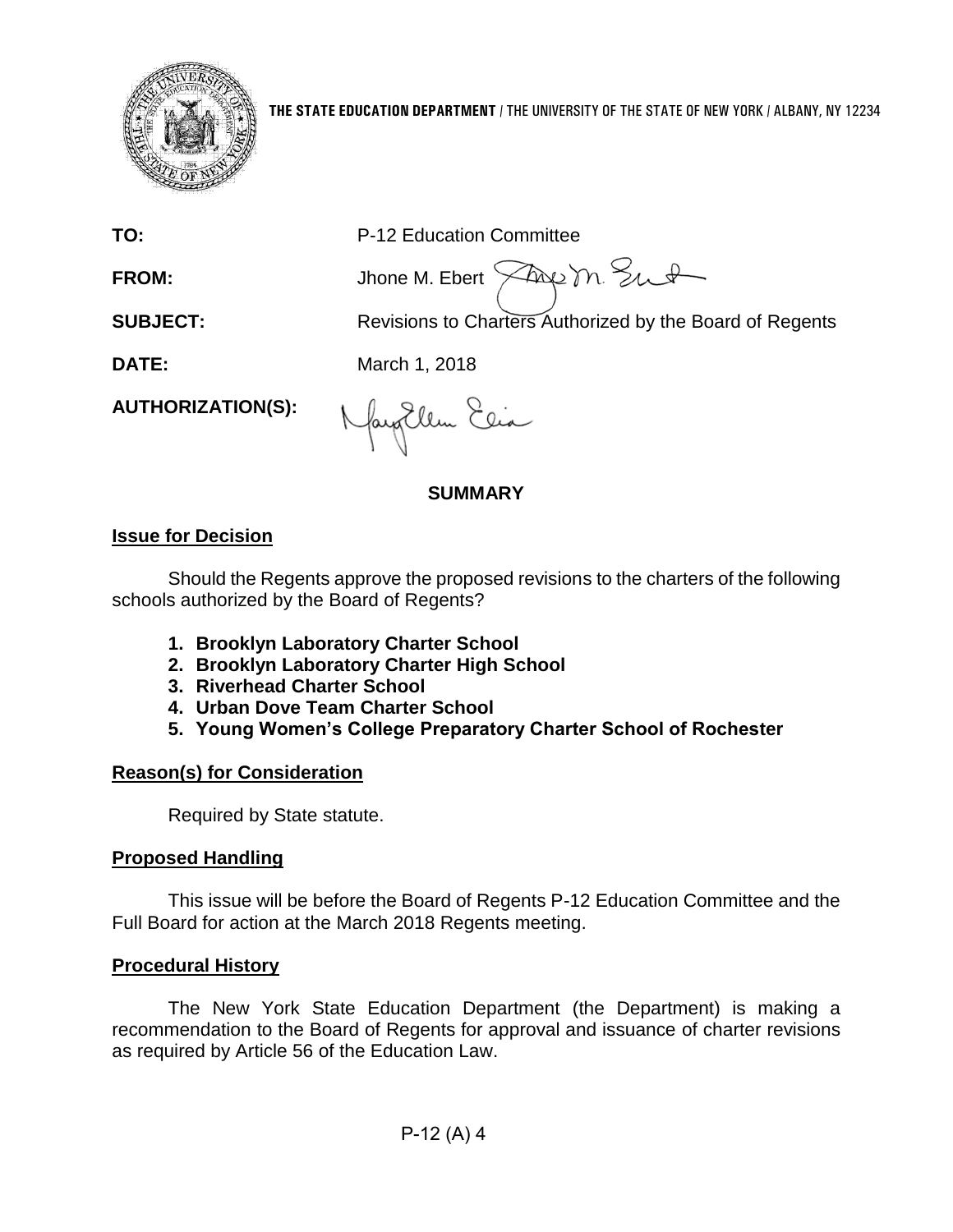## **Background Information**

The Department recommends that the Board of Regents amend the charters of the charter schools listed above. Information about the revision requests are provided below.

## **Related Regents Items**

## **Brooklyn Laboratory Charter School**

December 2013 Initial Charter <http://www.regents.nysed.gov/common/regents/files/1213p12a2%5B1%5D.pdf>

March 2017 Merger <http://www.regents.nysed.gov/common/regents/files/317p12a6.pdf>

## **Brooklyn Laboratory Charter High School**

June 2016 Initial Charter <http://www.regents.nysed.gov/common/regents/files/616p12a2.pdf>

March 2017 Merger <http://www.regents.nysed.gov/common/regents/files/317p12a6.pdf>

# **Riverhead Charter School**

July 2003 Grade Level Expansion <http://www.regents.nysed.gov/meetings/2003Meetings/July2003/0703agenda.html>

January 2006 First Renewal [http://www.regents.nysed.gov/common/regents/files/documents/meetings/2005Meetings](http://www.regents.nysed.gov/common/regents/files/documents/meetings/2005Meetings/December2005/1205emscvesida3.htm) [/December2005/1205emscvesida3.htm](http://www.regents.nysed.gov/common/regents/files/documents/meetings/2005Meetings/December2005/1205emscvesida3.htm)

July 2008 Second Renewal <http://www.regents.nysed.gov/meetings/2008Meetings/May2008/0508emsca5.htm>

July 2009 Third Renewal [http://www.regents.nysed.gov/meetings/2009Meetings/April2009/0409monthmat](http://www.regents.nysed.gov/meetings/2009Meetings/April2009/0409monthmat-new.html#emsc)[new.html#emsc](http://www.regents.nysed.gov/meetings/2009Meetings/April2009/0409monthmat-new.html#emsc)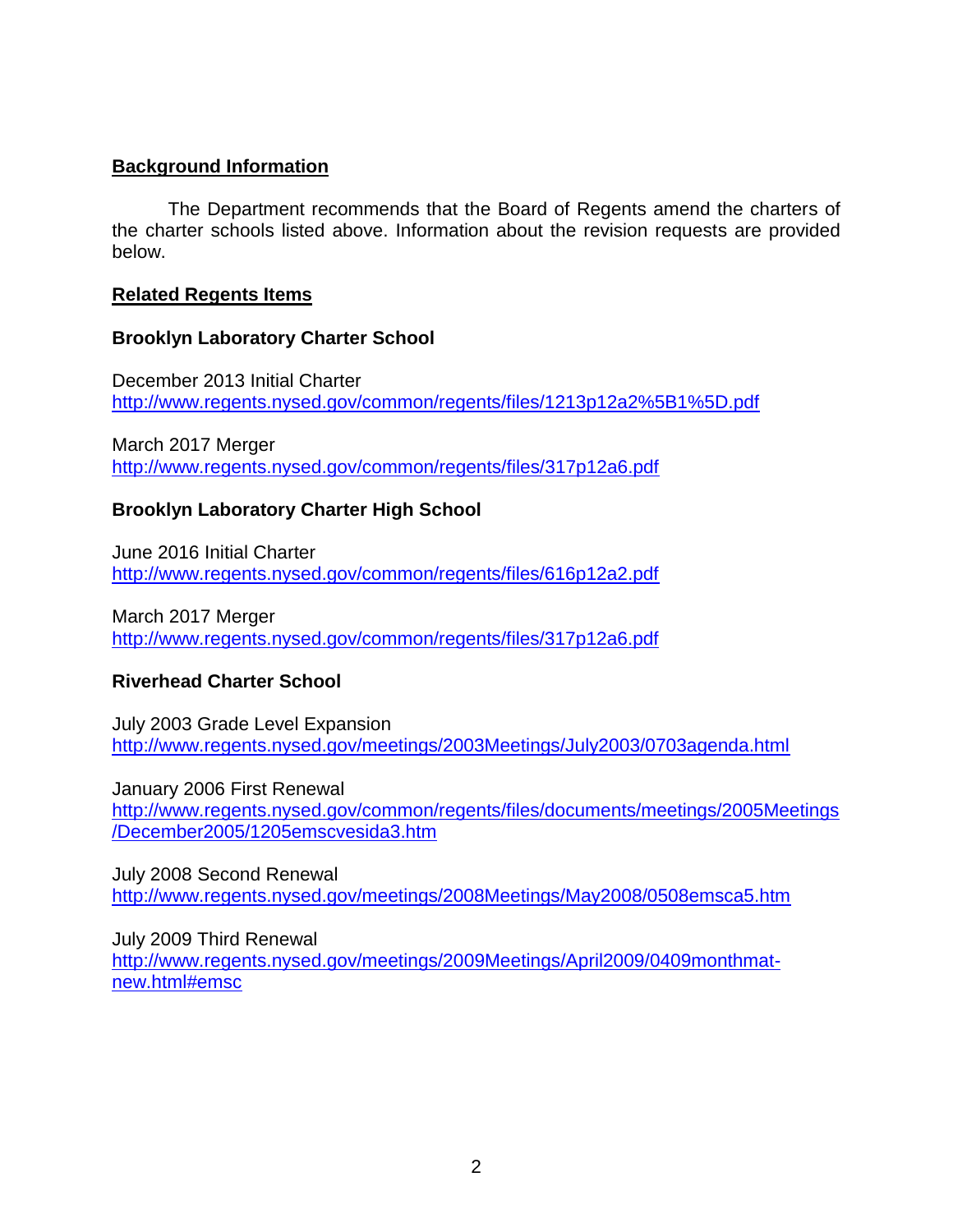July 2014 Fourth Renewal <http://www.regents.nysed.gov/report/mar-2014/p-12-education>

July 2017 Fifth Renewal <http://www.regents.nysed.gov/common/regents/files/317p12a4.pdf>

## **Urban Dove Team Charter School**

December 2010 Initial Charter [http://www.regents.nysed.gov/common/regents/files/documents/meetings/2010Meetings](http://www.regents.nysed.gov/common/regents/files/documents/meetings/2010Meetings/December2010/1210p12a2.pdf) [/December2010/1210p12a2.pdf](http://www.regents.nysed.gov/common/regents/files/documents/meetings/2010Meetings/December2010/1210p12a2.pdf)

October 2013 Name Change <http://www.regents.nysed.gov/common/regents/files/1013brca4.pdf>

March 2016 Enrollment Increase <http://www.regents.nysed.gov/common/regents/files/316p12a2REVISED.pdf>

April 2017 Add a Charter Management Organization <http://www.regents.nysed.gov/common/regents/files/517p12a1.pdf>

June 2017 First Renewal <http://www.regents.nysed.gov/common/regents/files/617p12a2.pdf>

# **Young Women's College Preparatory Charter School of Rochester**

September 2011 Initial Charter [http://www.regents.nysed.gov/common/regents/files/documents/meetings/2011Meetings](http://www.regents.nysed.gov/common/regents/files/documents/meetings/2011Meetings/September2011/911p12a1.9.pdf) [/September2011/911p12a1.9.pdf](http://www.regents.nysed.gov/common/regents/files/documents/meetings/2011Meetings/September2011/911p12a1.9.pdf)

May 2016 Relocation <http://www.regents.nysed.gov/common/regents/files/516p12a2.pdf>

January 2017 First Renewal <http://www.regents.nysed.gov/common/regents/files/117p12a2.pdf>

# **Recommendation**

VOTED: That the Board of Regents finds that: (1) the charter school meets the requirements set out in Article 56 of the Education Law, and all other applicable laws, rules and regulations; (2) the charter school can demonstrate the ability to operate in an educationally and fiscally sound manner; (3) granting the request to amend the charter is likely to improve student learning and achievement and materially further the purposes set out in subdivision two of section twenty-eight hundred fifty of Article 56 of the Education Law; and (4) granting the request to amend the charter will have a significant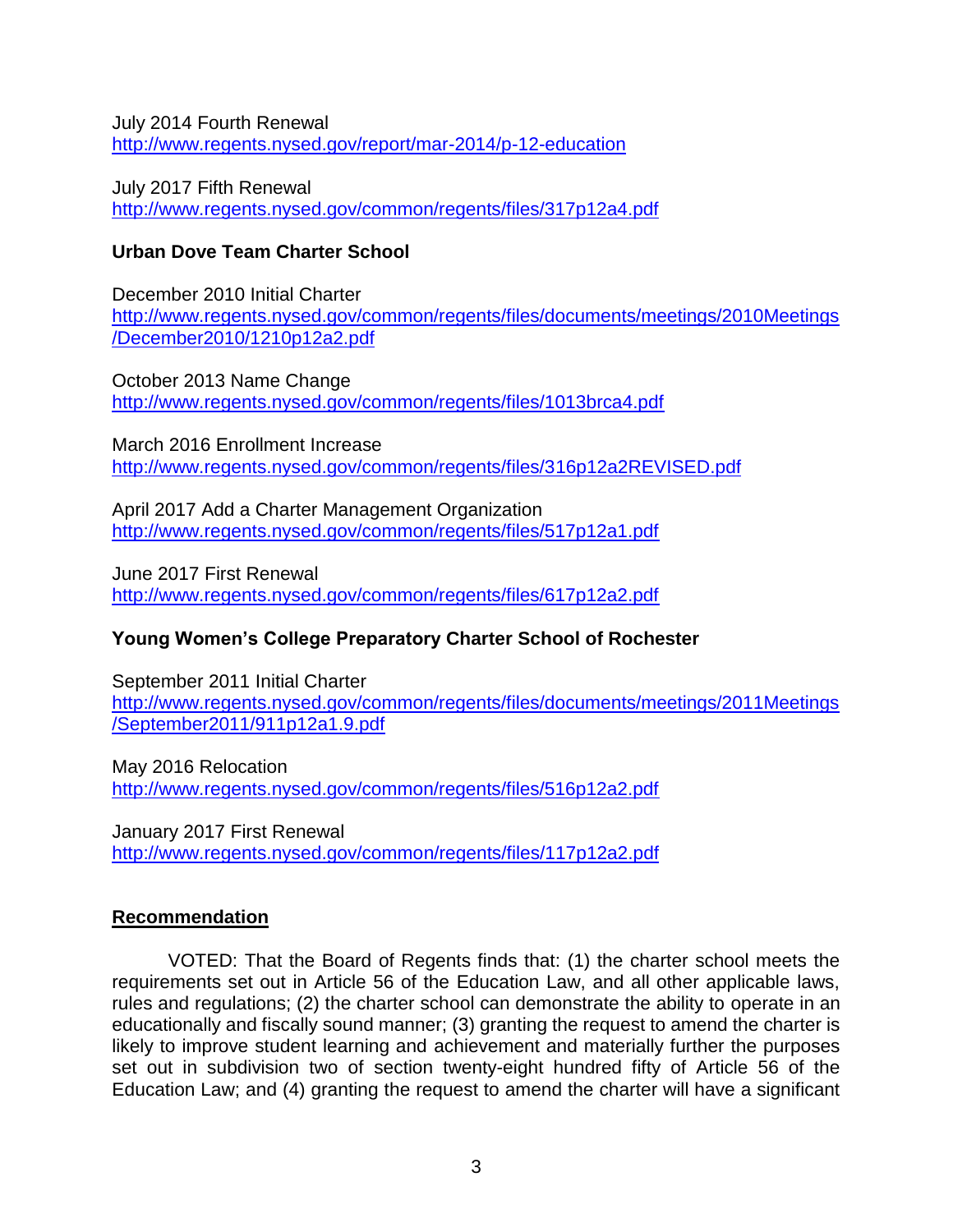educational benefit to the students expected to attend the charter school, and the Board of Regents therefore approves the charter revision for **Brooklyn Laboratory Charter School** and amends the provisional charter accordingly.

VOTED: That the Board of Regents finds that: (1) the charter school meets the requirements set out in Article 56 of the Education Law, and all other applicable laws, rules and regulations; (2) the charter school can demonstrate the ability to operate in an educationally and fiscally sound manner; (3) granting the request to amend the charter is likely to improve student learning and achievement and materially further the purposes set out in subdivision two of section twenty-eight hundred fifty of Article 56 of the Education Law; and (4) granting the request to amend the charter will have a significant educational benefit to the students expected to attend the charter school, and the Board of Regents therefore approves the charter revision for **Brooklyn Laboratory Charter High School** and amends the provisional charter accordingly.

VOTED: That the Board of Regents finds that: (1) the charter school meets the requirements set out in Article 56 of the Education Law, and all other applicable laws, rules and regulations; (2) the charter school can demonstrate the ability to operate in an educationally and fiscally sound manner; (3) granting the request to amend the charter is likely to improve student learning and achievement and materially further the purposes set out in subdivision two of section twenty-eight hundred fifty of Article 56 of the Education Law; and (4) granting the request to amend the charter will have a significant educational benefit to the students expected to attend the charter school, and the Board of Regents therefore approves the charter revision for **Riverhead Charter School** and amends the provisional charter accordingly.

VOTED: That the Board of Regents finds that: (1) the charter school meets the requirements set out in Article 56 of the Education Law, and all other applicable laws, rules and regulations; (2) the charter school can demonstrate the ability to operate in an educationally and fiscally sound manner; (3) granting the request to amend the charter is likely to improve student learning and achievement and materially further the purposes set out in subdivision two of section twenty-eight hundred fifty of Article 56 of the Education Law; and (4) granting the request to amend the charter will have a significant educational benefit to the students expected to attend the charter school, and the Board of Regents therefore approves the charter revision for **Urban Dove Team Charter School** and amends the provisional charter accordingly.

VOTED: That the Board of Regents finds that: (1) the charter school meets the requirements set out in Article 56 of the Education Law, and all other applicable laws, rules and regulations; (2) the charter school can demonstrate the ability to operate in an educationally and fiscally sound manner; (3) granting the request to amend the charter is likely to improve student learning and achievement and materially further the purposes set out in subdivision two of section twenty-eight hundred fifty of Article 56 of the Education Law; and (4) granting the request to amend the charter will have a significant educational benefit to the students expected to attend the charter school, and the Board of Regents therefore approves the charter revision for **Young Women's College**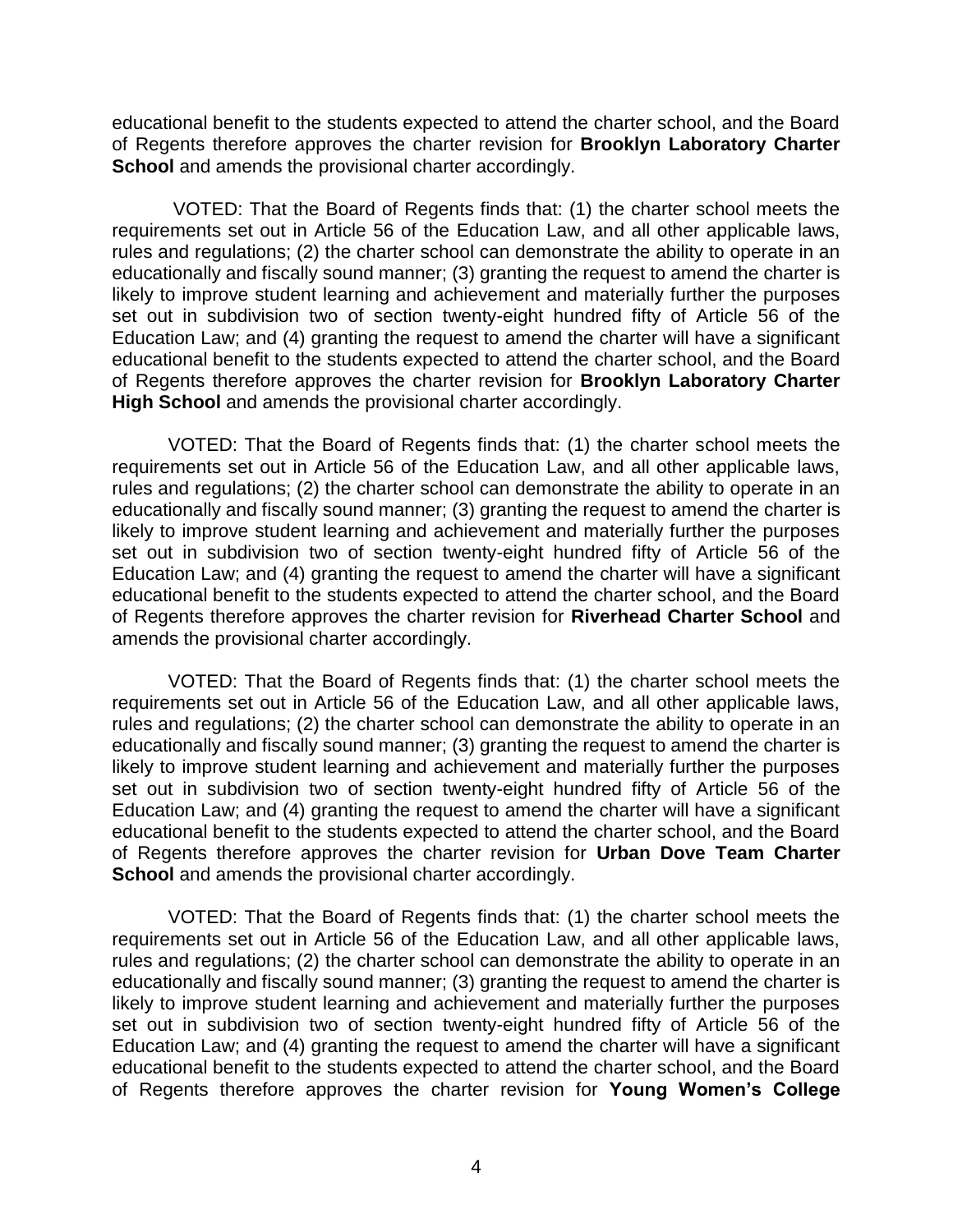**Preparatory Charter School of Rochester** and amends the provisional charter accordingly.

## **Timetable for Implementation**

The Regents action for Brooklyn Laboratory Charter School, Brooklyn Laboratory Charter High School, Riverhead Charter School, Urban Dove Team Charter School, and Young Women's College Preparatory Charter School of Rochester will become effective on July 1, 2018.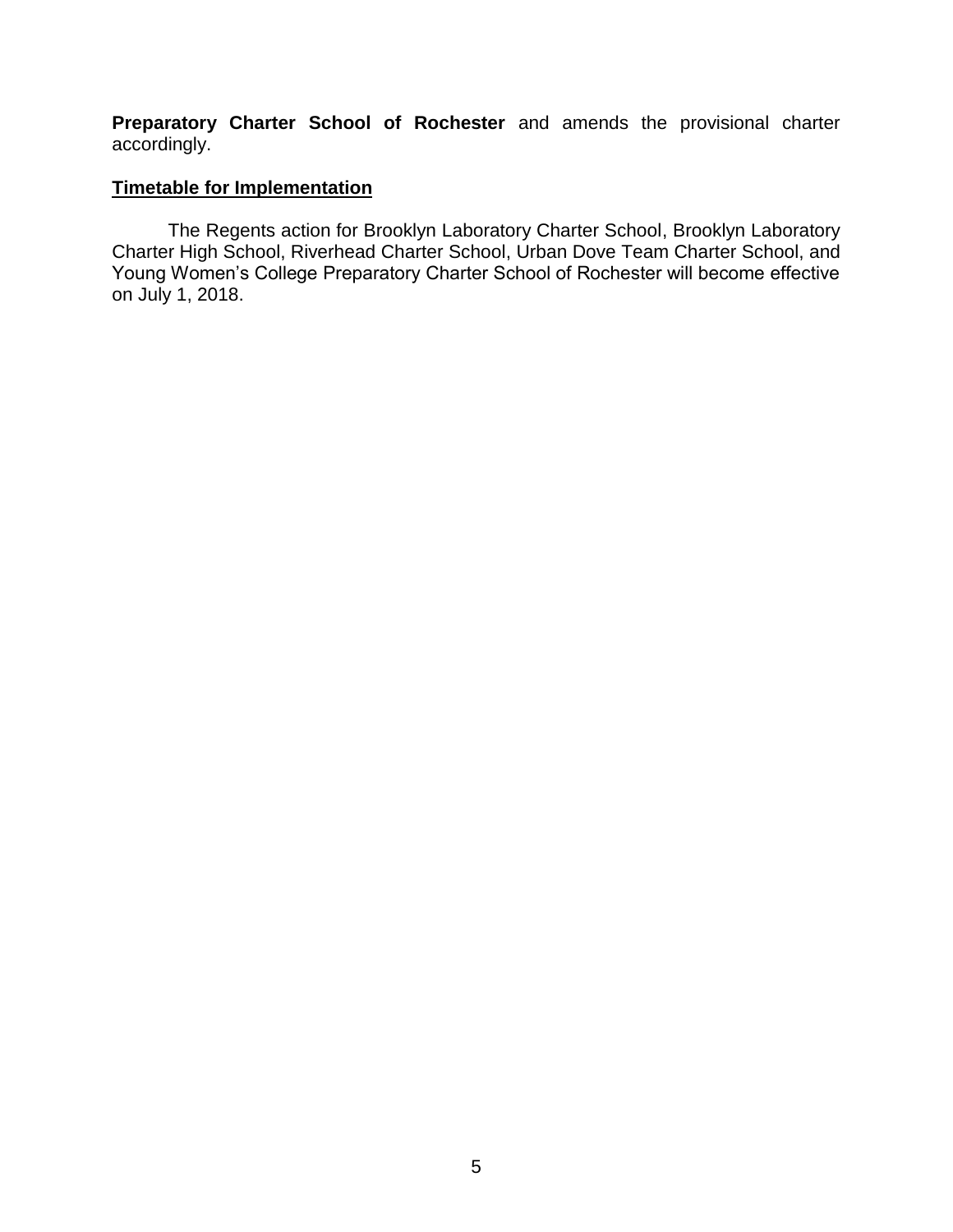#### **Brooklyn Laboratory Charter School**

| <b>Name of Charter School</b>                                                 | Brooklyn Laboratory Charter School                                                                                                                                                                                                                                                                                                             |
|-------------------------------------------------------------------------------|------------------------------------------------------------------------------------------------------------------------------------------------------------------------------------------------------------------------------------------------------------------------------------------------------------------------------------------------|
| <b>Board Chair</b>                                                            | Mickey Revenaugh                                                                                                                                                                                                                                                                                                                               |
| <b>District of Location</b>                                                   | NYC CSD 13                                                                                                                                                                                                                                                                                                                                     |
| <b>Opening Date</b>                                                           | Fall 2014                                                                                                                                                                                                                                                                                                                                      |
| <b>Current Charter Term</b>                                                   | August 18, 2014 – June 30, 2019                                                                                                                                                                                                                                                                                                                |
| <b>Management Company:</b>                                                    | <b>None</b>                                                                                                                                                                                                                                                                                                                                    |
| Partner(s):                                                                   | <b>InnovateEDU</b>                                                                                                                                                                                                                                                                                                                             |
| <b>Current Maximum Approved</b><br>Grade Levels/<br><b>Number of Students</b> | Grades 6-10/909 students                                                                                                                                                                                                                                                                                                                       |
| <b>Mission</b>                                                                | Brooklyn Laboratory Charter School (LAB) prepares students, including English<br>language learners, students with disabilities, and over-age under-credited<br>students, with the academic foundation, digital literacy, and leadership skills $\,$<br>necessary to excel in college and professional life as they grow as ethical<br>leaders. |
| <b>Proposed Revision</b>                                                      | A reduction in the school's maximum approved enrollment from 909 to 765<br>students                                                                                                                                                                                                                                                            |

#### **Table 1: School Summary**

In December 2013, the Board of Regents approved and chartered the Brooklyn Laboratory Charter School in the New York City Community School District 13 (NYC CSD 13). The school's educational program focuses on implementing an academic model designed to ensure that students graduate having mastered the NYS Learning Standards equipped with the knowledge and skills needed to graduate from a selective four-year college or university. To support success, the school provides a rigorous, college preparatory curriculum with a focus on literacy and will embrace next generation, data-driven assessment and personalized instruction to identify and meet the diverse needs of students.

The school's trustees request that the Board of Regents approve a material revision to the school's charter to allow the school to decrease its maximum approved enrollment. This revision would allow the school to enroll fewer sixth grade students, resulting in a smaller cohort group and a greater emphasis on personalized learning that is outlined in the school's charter. Due to this pedagogical approach, the school reports it has experienced a surge in middle school students with high needs. This decrease in enrollment will enable the school to ensure they continue to meet the unique learning needs of all students with a focus on the highest quality educational opportunities for all.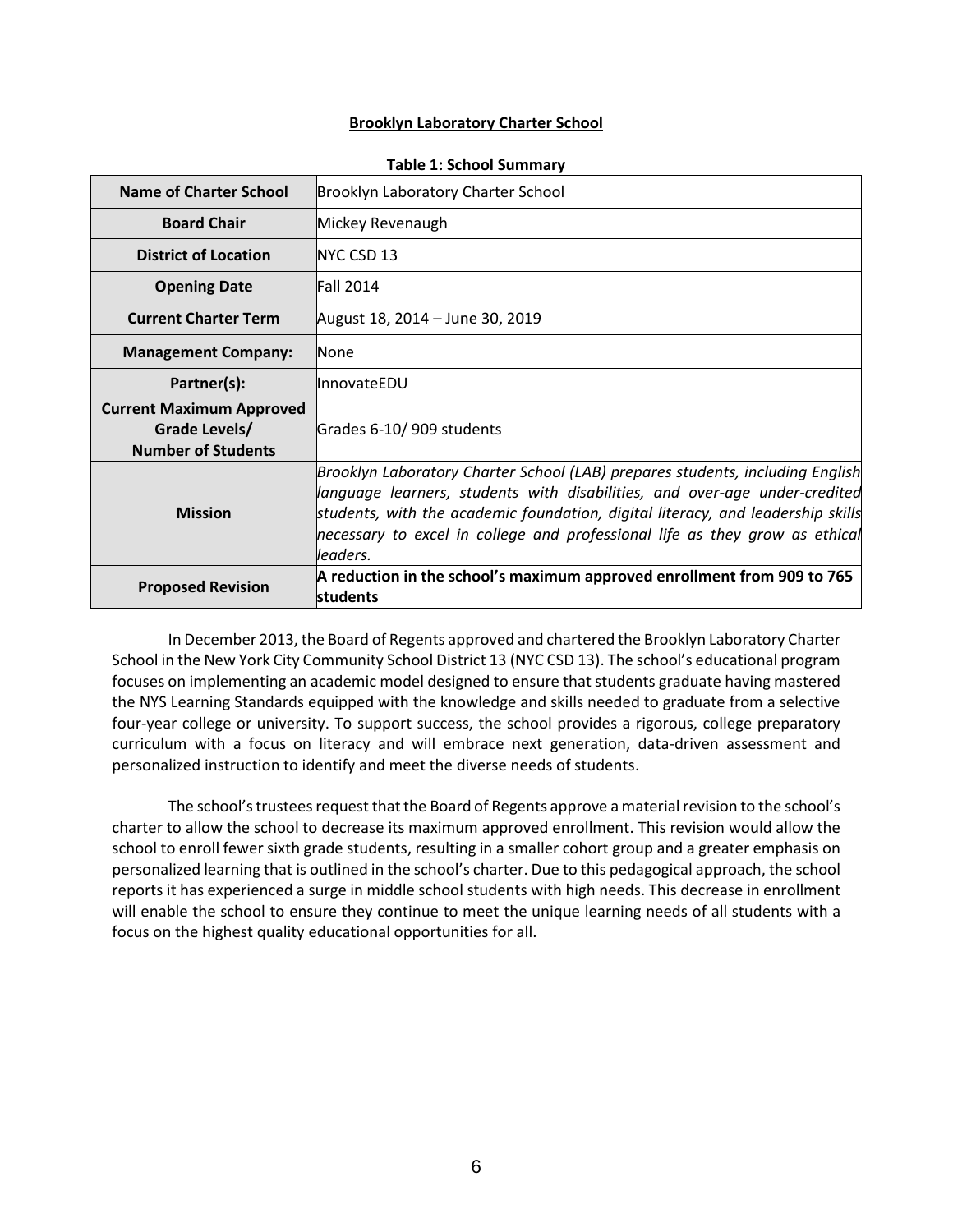|                                            | Year 1<br>2014-2015 | Year 2<br>2015-2016 | Year 3<br>2016-2017 | Year 4<br>2017-2018 | Year 5<br>2018-2019 |
|--------------------------------------------|---------------------|---------------------|---------------------|---------------------|---------------------|
| Grade<br>Configuration                     | Grade 6             | Grades 6-7          | Grades 6-8          | Grades 6-9          | Grades 6-10         |
| <b>Total Approved</b><br><b>Enrollment</b> | 132                 | 249                 | 479                 | 700                 | 909                 |

**Table 2: Brooklyn Laboratory Charter School Approved Enrollment for the Current Charter Term**

### **Table 3: Brooklyn Laboratory Charter School Proposed Enrollment for the Current Charter Term**

|                                            | Year 1<br>2014-2015 | Year 2<br>2015-2016 | Year 3<br>2016-2017 | Year 4<br>2017-2018 | Year 5<br>2018-2019 |
|--------------------------------------------|---------------------|---------------------|---------------------|---------------------|---------------------|
| Grade<br>Configuration                     | Grade 6             | Grades 6-7          | Grades 6-8          | Grades 6-9          | Grades 6-10         |
| <b>Total Approved</b><br><b>Enrollment</b> | 132                 | 249                 | 479                 | 700                 | 765                 |

| Table 4. Drugin Laboratory Charler School Academic Achievement |                                      |                                            |                                                       |            |                                        |                                   |                                    |                                                     |            |                 |
|----------------------------------------------------------------|--------------------------------------|--------------------------------------------|-------------------------------------------------------|------------|----------------------------------------|-----------------------------------|------------------------------------|-----------------------------------------------------|------------|-----------------|
|                                                                | <b>ELA</b>                           |                                            |                                                       |            | Math                                   |                                   |                                    |                                                     |            |                 |
| <b>All Students</b>                                            | School<br>del<br>Brooklyn<br>Charter | $\mathfrak{u}$<br><b>GSD</b><br><b>SAN</b> | <b>NAC</b><br>13<br>$\mathsf{c}_1$<br>Variance<br>CSD | <b>SAN</b> | <b>NYS</b><br>$\mathbf{c}$<br>Variance | School<br>Brooklyn Lab<br>Charter | $\frac{2}{3}$<br>GSD<br><b>NYC</b> | <b>NYC</b><br>$\mathbf{c}$<br>13<br>Variance<br>GSD | <b>SAM</b> | Variance to NYS |
| 2014-2015                                                      | 25%                                  | 18%                                        | $+7$                                                  | 31%        | $-6$                                   | 25%                               | 16%                                | $+10$                                               | 39%        | $-13$           |
| 2015-2016                                                      | 41%                                  | 25%                                        | $+16$                                                 | 35%        | $+6$                                   | 38%                               | 19%                                | $+19$                                               | 38%        | $\bf{0}$        |
| 2016-2017                                                      | 31%                                  | 31%                                        | $\mathbf{0}$                                          | 40%        | $-8$                                   | 23%                               | 18%                                | $+5$                                                | 34%        | -11             |

**Table 4: Brooklyn Laboratory Charter School Academic Achievement**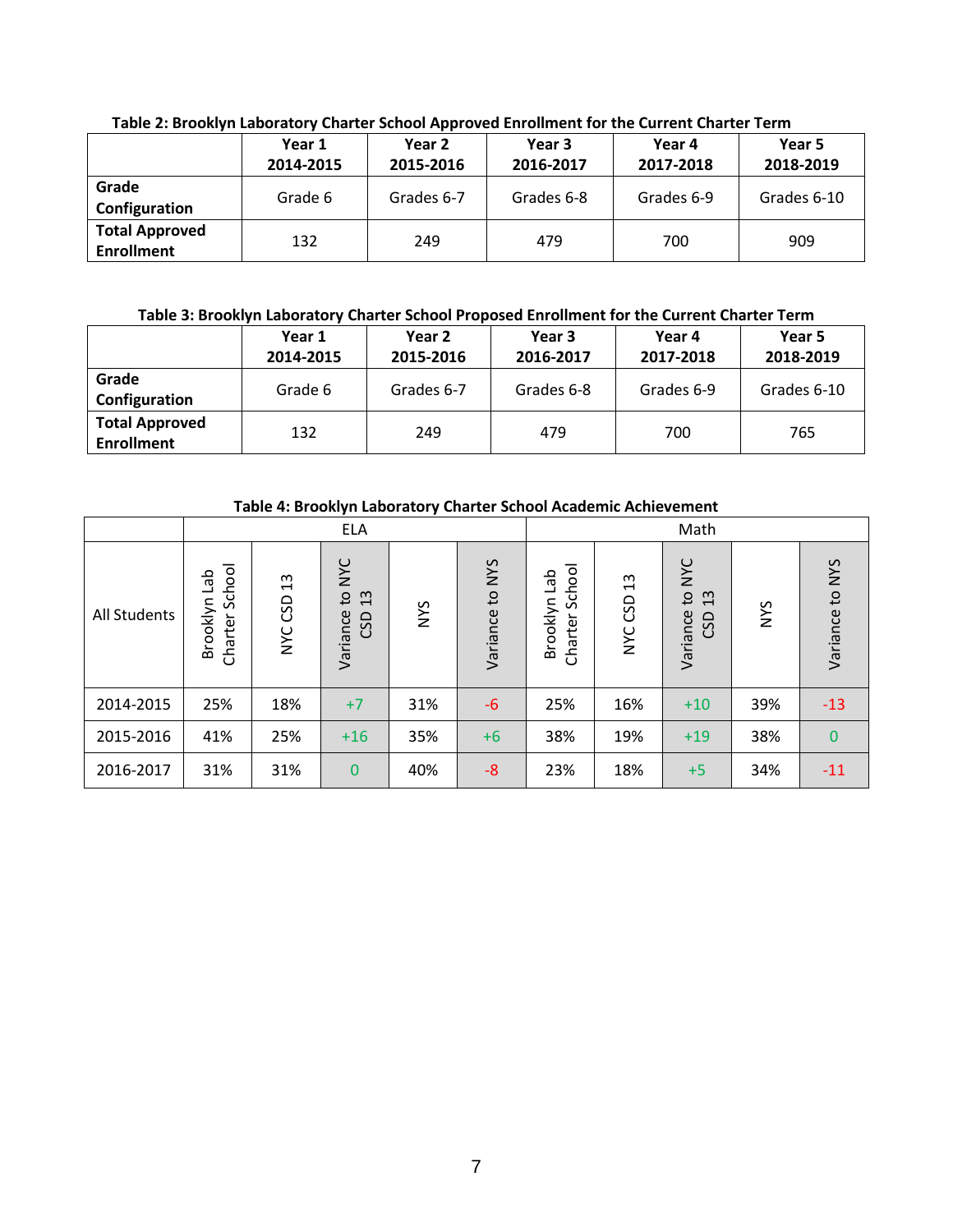**Table 5: Brooklyn Laboratory Charter School Demographics Compared to District of Location**

|                                             |                                           | 2015-2016     |          | 2016-2017                             |               |          |
|---------------------------------------------|-------------------------------------------|---------------|----------|---------------------------------------|---------------|----------|
|                                             | Brooklyn Laboratory<br>School<br>Charter: | 13<br>NYC CSD | Variance | Brooklyn Laboratory<br>Charter School | 13<br>NYC CSD | Variance |
| <b>Students with</b><br><b>Disabilities</b> | 25%                                       | 26%           | $-1$     | 29%                                   | 27%           | $+2$     |
| <b>English Language</b><br>Learners         | 2%                                        | 8%            | $-6$     | 2%                                    | 7%            | $-5$     |
| Economically<br><b>Disadvantaged</b>        | 51%                                       | 74%           | $-23$    | 65%                                   | 72%           | $-7$     |

### **Summary of Public Comment**

As required by the Charter School Act, the NYC DOE held a public hearing about the proposed revision to the charters of Brooklyn Laboratory Charter School on February 28, 2018. There were 42 attendees present at the hearing. There were 20 comments in support and there were no public comments made in opposition to the proposed charter revision.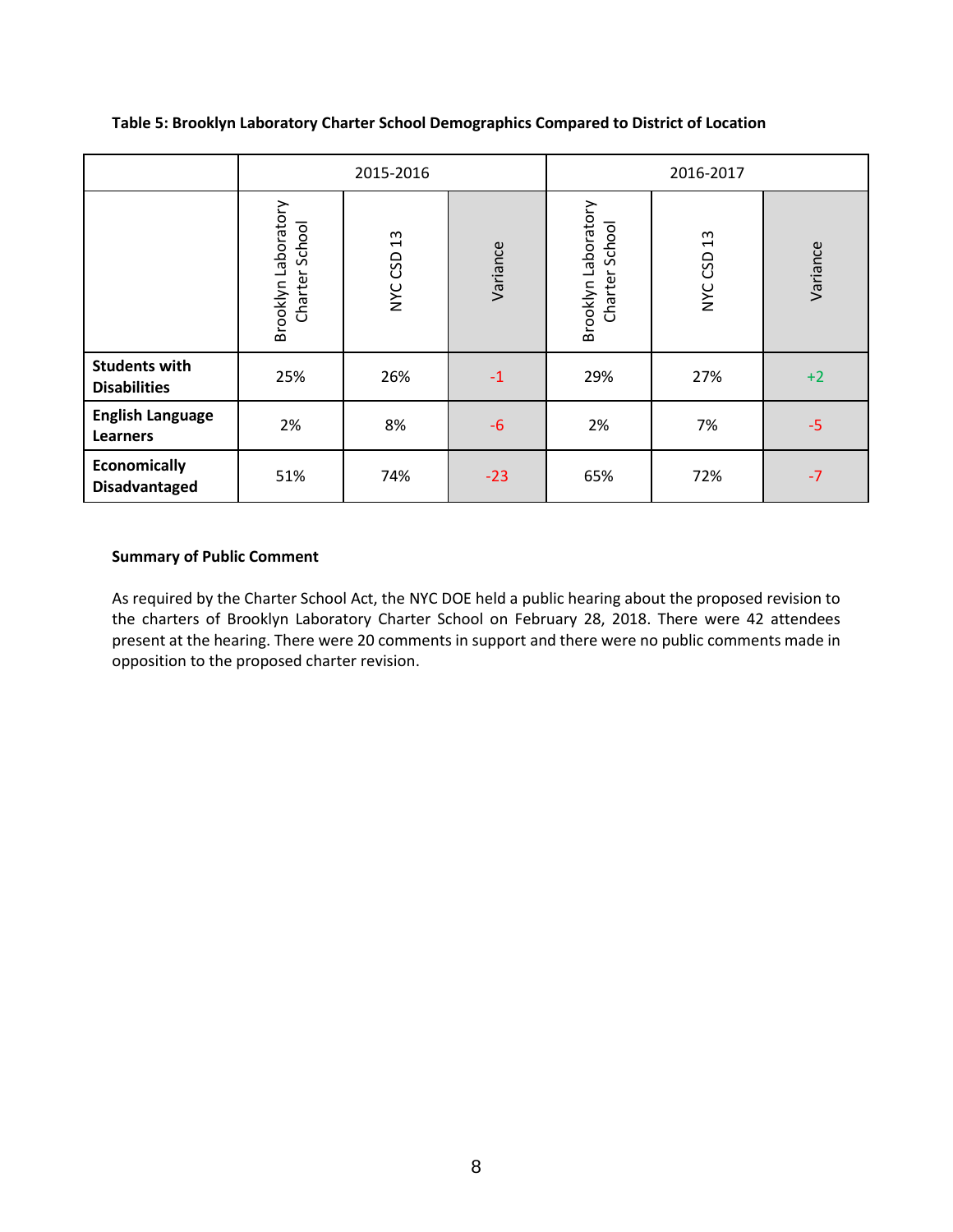#### **Brooklyn Laboratory Charter High School**

| 1991 - 1: JUNUAI JUNINIU V                                                    |                                                                                                                                                                                                                                                                                                                                          |  |  |  |
|-------------------------------------------------------------------------------|------------------------------------------------------------------------------------------------------------------------------------------------------------------------------------------------------------------------------------------------------------------------------------------------------------------------------------------|--|--|--|
| <b>Name of Charter School</b>                                                 | Brooklyn Laboratory Charter High School                                                                                                                                                                                                                                                                                                  |  |  |  |
| <b>Board Chair</b>                                                            | Mickey Revenaugh                                                                                                                                                                                                                                                                                                                         |  |  |  |
| <b>District of Location</b>                                                   | NYC CSD 13                                                                                                                                                                                                                                                                                                                               |  |  |  |
| <b>Opening Date</b>                                                           | Currently in a NYSED approved planning year. Anticipated opening date is<br>September 2018.                                                                                                                                                                                                                                              |  |  |  |
| <b>Current Charter Term</b>                                                   | Five years from opening date                                                                                                                                                                                                                                                                                                             |  |  |  |
| <b>Management Company:</b>                                                    | None                                                                                                                                                                                                                                                                                                                                     |  |  |  |
| Partner(s):                                                                   | <b>InnovateEDU</b>                                                                                                                                                                                                                                                                                                                       |  |  |  |
| <b>Current Maximum Approved</b><br>Grade Levels/<br><b>Number of Students</b> | Grades 9-12/799 students                                                                                                                                                                                                                                                                                                                 |  |  |  |
| <b>Mission</b>                                                                | Brooklyn Laboratory Charter High School (BLCHS) prepares students-<br>including students with disabilities, English language learners, and over-age<br>$\mu$ nder-credited students—with the academic, applied science, and leadership<br>skills necessary to excel in college and professional life as they grow as ethical<br>leaders. |  |  |  |
| <b>Proposed Revision</b>                                                      | A grade level expansion from grades 9-12 to grades 6-12 with the same<br>maximum approved enrollment; Change the name of the school to the<br>"Edmund W. Gordon Brooklyn Laboratory Charter School."                                                                                                                                     |  |  |  |

**Table 1: School Summary**

In June 2016, the Board of Regents approved and chartered the Brooklyn Laboratory Charter High School in the New York City Community School District 13 (NYC CSD 13). The school's educational program focuses on meeting the needs of all students regardless of their academic level, English language proficiency, or disability status by implementing an academic model designed to ensure that all students graduate having mastered the NYS Learning Standards equipped with the knowledge and skills needed to graduate from a selective four-year college or university.

The school's trustees request that the Board of Regents approve a material revision to the school's charter to allow the school to add middle school Grades 6-8 to their already approved Grades 9-12. This revision would enable the school to serve the same number of students across additional grade levels; giving students' additional time to master the standards. It also provides an additional middle school option to meet community needs.

The school's trustees also request that the Board of Regents approve a material revision to the school's charter to allow for a name change from Brooklyn Laboratory Charter High School to the "Edmund W. Gordon Brooklyn Laboratory Charter School." This change is to honor Professor Edmund W. Gordon and his contributions to Brooklyn Lab Charter Schools; as well as to recognize that the school is no longer serving only high school grades. Professor Gordon has provided a letter of support regarding this proposed revision.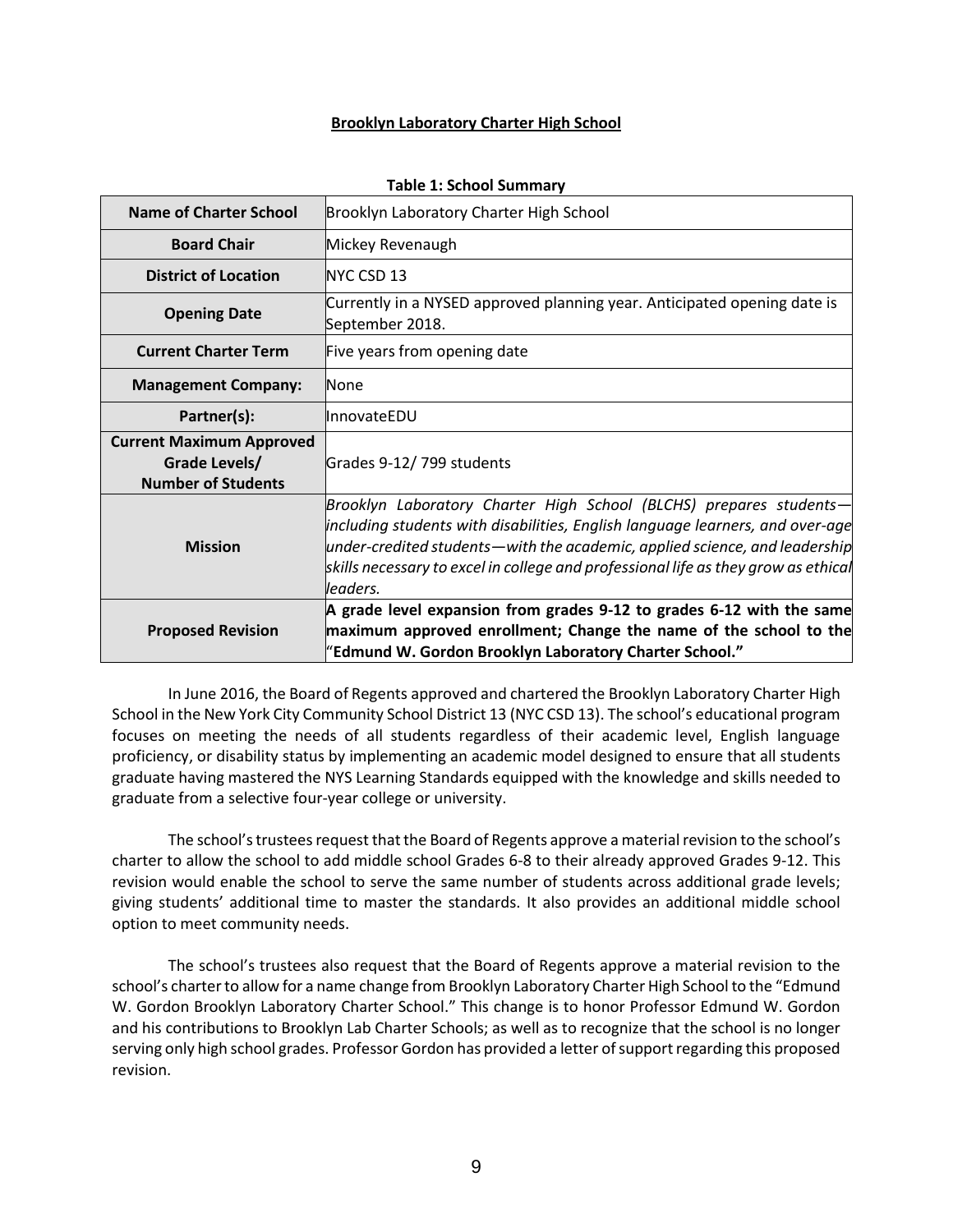|                                            | Year 1<br>2018-2019 | Year 2<br>2019-2020 | Year 3<br>2020-2021 | Year 4<br>2021-2022 | Year 5<br>2022-2023 |
|--------------------------------------------|---------------------|---------------------|---------------------|---------------------|---------------------|
| Grade<br>Configuration                     | Grade 9             | Grades 9-10         | Grades 9-11         | Grades 9-12         | Grades 9-12         |
| <b>Total Approved</b><br><b>Enrollment</b> | 117                 | 249                 | 473                 | 692                 | 799                 |

**Table 2: Brooklyn Laboratory Charter High School Approved Enrollment For the Current Charter Term**

### **Table 3: Brooklyn Lab Charter High School Proposed Enrollment For the Current Charter Term**

|                                            | Year 1<br>2018-2019 | Year 2<br>2019-2020 | Year 3<br>2020-2021 | Year 4<br>2021-2022 | Year 5<br>2022-2023 |
|--------------------------------------------|---------------------|---------------------|---------------------|---------------------|---------------------|
| Grade<br>Configuration                     | Grade 6             | Grades 6-7, 9       | Grades 6-10         | Grades 6-11         | Grades 6-12         |
| <b>Total Approved</b><br><b>Enrollment</b> | 90                  | 249                 | 510                 | 695                 | 799                 |

### **Summary of Public Comment**

As required by the Charter School Act, the NYC CSD 13 held a public hearing about the proposed revision to the charter of Brooklyn Laboratory Charter High School on February 28, 2018. There were 14 attendees present at the hearing. There were 5 comments in support and there were no public comments made in opposition to the proposed charter revision.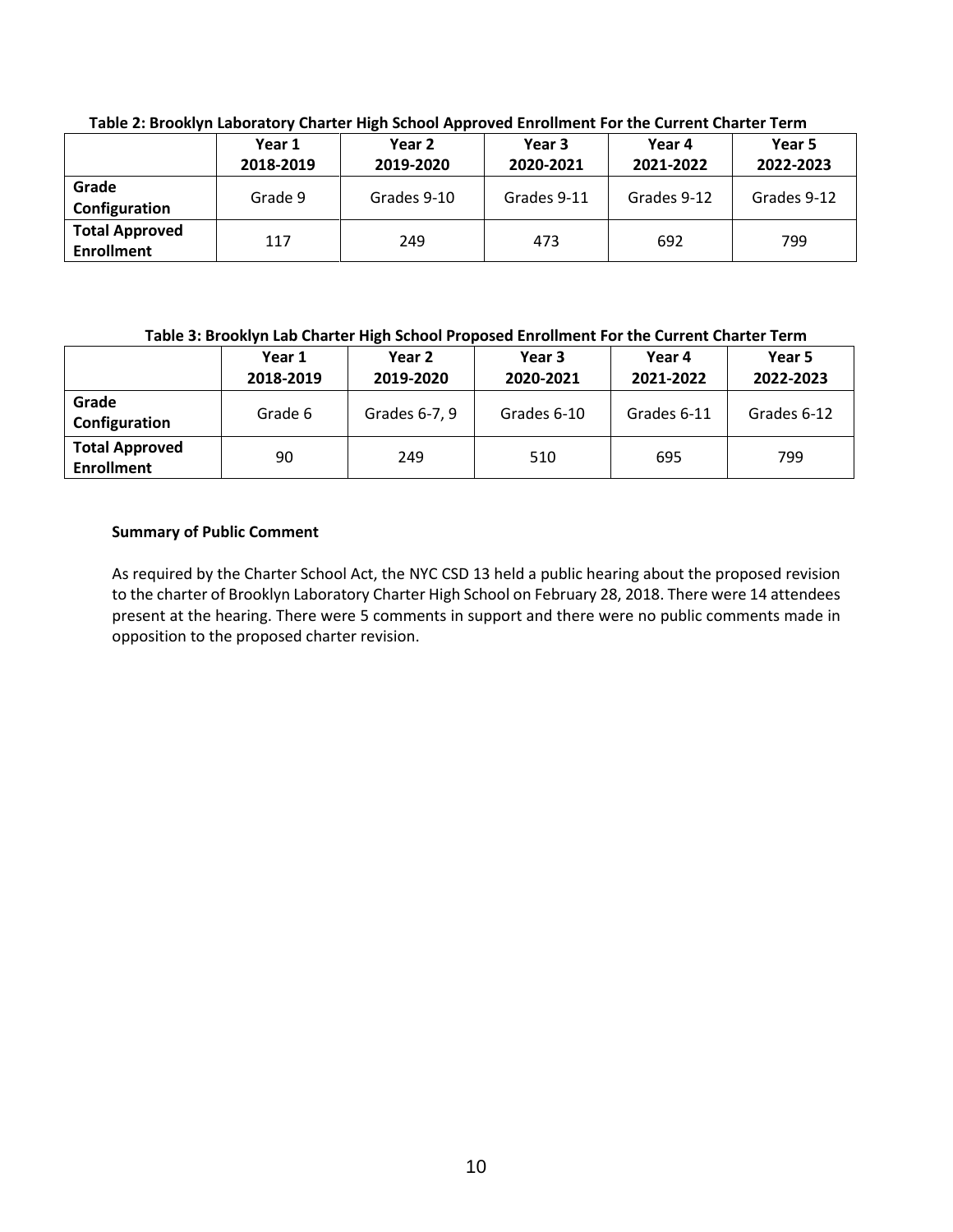#### **Riverhead Charter School**

| <b>Name of Charter School</b>                                                 | Riverhead Charter School                                                                                                                                                                                                                                                        |
|-------------------------------------------------------------------------------|---------------------------------------------------------------------------------------------------------------------------------------------------------------------------------------------------------------------------------------------------------------------------------|
| <b>Board Chair</b>                                                            | Zenobia Hartfield                                                                                                                                                                                                                                                               |
| <b>District of Location</b>                                                   | Riverhead Central School District                                                                                                                                                                                                                                               |
| <b>Opening Month/Year</b>                                                     | September 2001                                                                                                                                                                                                                                                                  |
| <b>Current Charter Term</b>                                                   | July 1, 2017 – June 30, 2022                                                                                                                                                                                                                                                    |
| <b>Management Company:</b>                                                    | None                                                                                                                                                                                                                                                                            |
| Partner(s):                                                                   | None                                                                                                                                                                                                                                                                            |
| <b>Current Maximum Approved</b><br>Grade Levels/<br><b>Number of Students</b> | $K -$ Grade 8/700 students                                                                                                                                                                                                                                                      |
| <b>Mission</b>                                                                | The mission of Riverhead Charter School is to create a school environment<br>that fosters the development of academic skills, intellectual habits, and<br>character traits necessary for students to maximize their potential in high<br>school, college, and the world beyond. |
| <b>Proposed Revisions</b>                                                     | Expand grade levels served to include Grades 9 and 10 during the<br>fourth and fifth years of the current charter term;<br>Increase the maximum authorized enrollment from 700 to 787<br>students; and<br>Change organizational structure.                                      |

**Table 1: School Summary**

In January 2001, the Board of Regents approved and chartered the Riverhead Charter School (RCS) in the Riverhead Central School District to serve students in kindergarten – Grade 5. In July 2003, the Board of Regents approved a revision allowing RCS to add Grade 6, and in March 2013 the Board of Regents approved a revision to add Grades 7 and 8 and increase the maximum enrollment to 400 students. This maximized authorized enrollment was further increased to 414 students when the school was approved for the fourth renewal term in March 2014 and the fifth renewal term in March 2017, where the maximum enrollment was increased to 700 students. The school's educational program focuses on the development of academic skills and character traits.

The school's trustees request that the Board of Regents approve a material revision to the school's charter to allow the school to include Grades 9 and 10 during the last two years of the current charter term, with the intent requesting the addition of Grades 11 and 12 for the next charter term in the school's renewal application. This revision would allow the school to meet parent demand for high school grades in a continuous school setting.

Academic achievement at RCS has increased each of the last three years in both ELA and math, although at a faster rate in ELA. The school consistently outscores the district of location and has come within ten percentage points of the state for both ELA and math for each of the last three years.

RCS is proposing a core content curriculum for the high school grades that will build on the foundational skills acquired in the elementary and middle schools. The school plans to continue its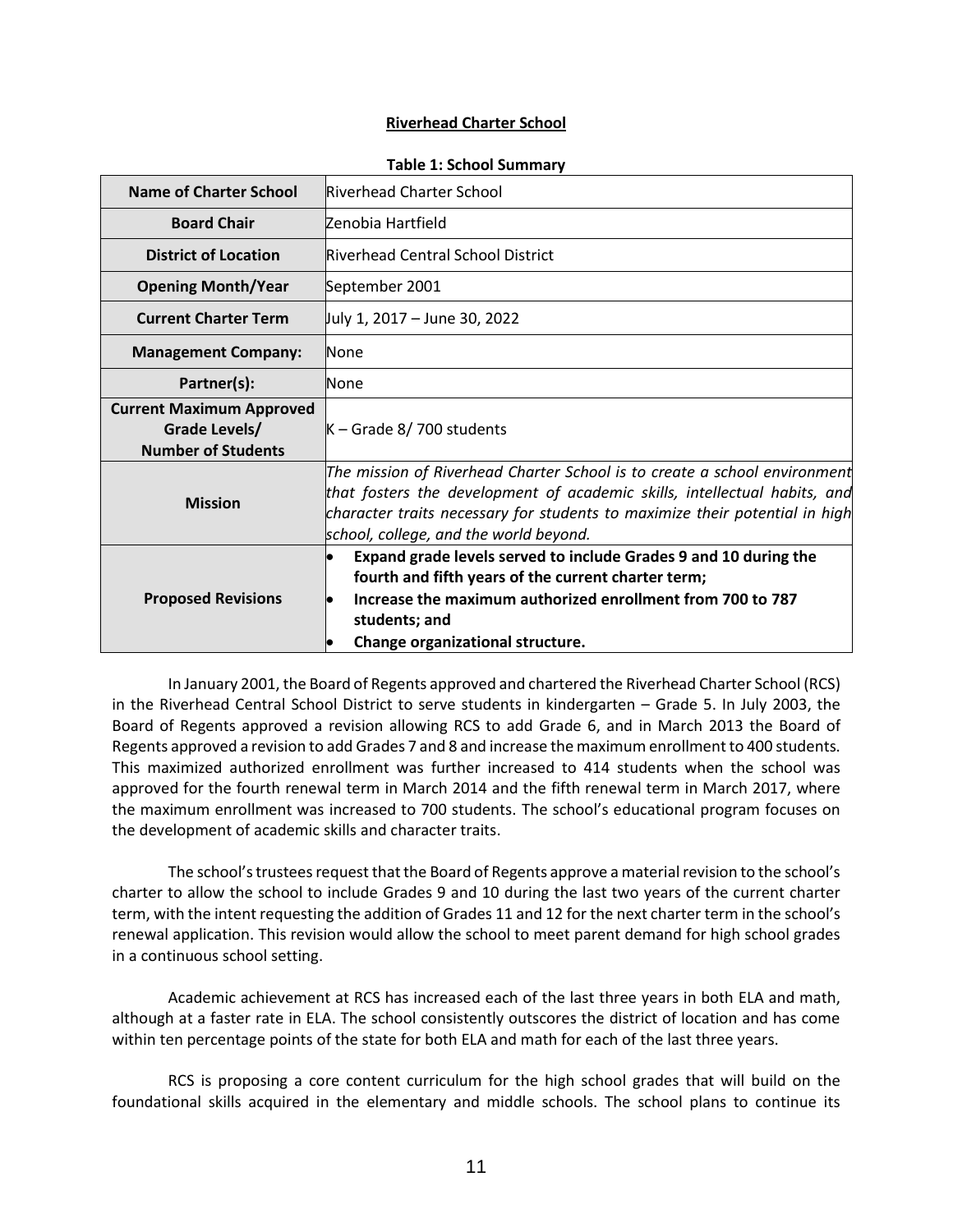kindergarten through Grade 5 curriculum based on Teacher's College Reader's and Writer's Workshop as well as the EngageNY modules for ELA instruction. This includes reading across genres, and continuous development of writing and speaking skills. Units culminate in summative assessments and projects that reflect increasingly sophisticated reading and writing skills as students progress to mastery. For math, the use of *Cognitive Guided Instruction* will be supported with *Pearson's Investigations* as well as the EngageNY modules.

For the high school grades, the ELA curriculum will be drawn from the EngageNY modules, as will math instruction, which will also be supplemented with Singapore Math. Courses will be developed to specifically emphasize critical and analytical thinking and to challenge students toward increased learning independence. A chart of core content course offerings was included in the request as well as assessments and program evaluation.

The school has provided detailed descriptions of supports for diverse learners. There are currently 22% English language learners (ELLs) enrolled compared to the district which is at 14%, and 11% students with disabilities (SWDs) enrolled compared to the district which is at 15%. The school proposes adding a principal for Grades 9-12 as well as appropriate department chairs as the school expands.

A parent survey in English and Spanish was distributed during fall parent teacher conferences. The response from 113 families was unanimously in favor of adding high school grades. There were no negative responses. Reasons for support ranged from continuity of a strong educational program to building relationships with students from a variety of school districts.

|                                            | Year 1<br>2017-2018 | Year 2<br>2018-2019 | Year 3<br>2019-2020 | Year 4<br>2020-2021 | Year 5<br>2021-2022 |  |  |  |
|--------------------------------------------|---------------------|---------------------|---------------------|---------------------|---------------------|--|--|--|
| Grade<br>Configuration                     | $K -$ Grade 8       | $K -$ Grade 8       | $K -$ Grade 8       | $K -$ Grade 8       | $K -$ Grade 8       |  |  |  |
| <b>Total Approved</b><br><b>Enrollment</b> | 500                 | 550                 | 600                 | 650                 | 700                 |  |  |  |

#### **Table 2: Riverhead Charter School Approved Enrollment for the Current Charter Term**

#### **Table 3: Riverhead Charter School Proposed Enrollment for the Current Charter Term**

|                       | Year 1        | Year 2        | Year 3        | Year 4        | Year 5         |
|-----------------------|---------------|---------------|---------------|---------------|----------------|
|                       | 2017-2018     | 2018-2019     | 2019-2020     | 2021-2021     | 2021-2022      |
| Grade                 | $K -$ Grade 8 | $K -$ Grade 8 | $K -$ Grade 8 | $K -$ Grade 9 | $K -$ Grade 10 |
| Configuration         |               |               |               |               |                |
| <b>Total Approved</b> | 500           |               |               | 692           | 787            |
| <b>Enrollment</b>     |               | 550           | 600           |               |                |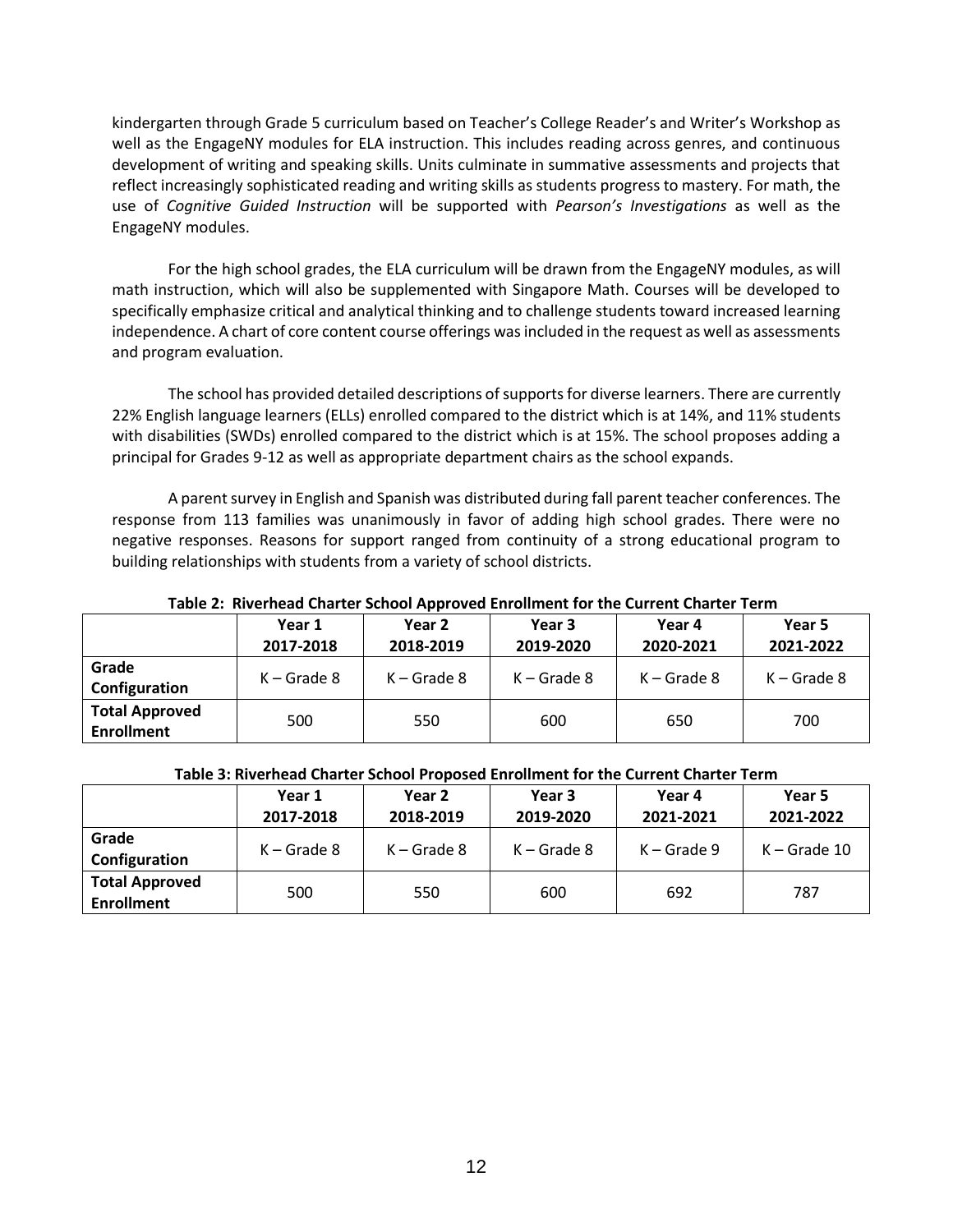|                        |                              | <b>ELA</b>                        |                                                 |            |                              | Math                           |                                  |                                                  |            |                                        |
|------------------------|------------------------------|-----------------------------------|-------------------------------------------------|------------|------------------------------|--------------------------------|----------------------------------|--------------------------------------------------|------------|----------------------------------------|
| All<br><b>Students</b> | Riverhead<br>Charter<br>ميلئ | <u>ငွ</u><br>Riverhead<br>Central | Variance to<br><b>G</b><br>Riverhead<br>Central | <b>NYS</b> | S,<br>Variance<br><b>SAN</b> | Riverhead<br>Charter<br>School | <b>G</b><br>Riverhead<br>Central | Variance to<br><u>ငွ</u><br>Riverhead<br>Central | <b>SAM</b> | $\mathbf{c}$<br>Variance<br><b>SAM</b> |
| 2014-2015              | 22%                          | 20%                               | $+2$                                            | 31%        | $-9$                         | 33%                            | 24%                              | $+9$                                             | 38%        | $-5$                                   |
| 2015-2016              | 34%                          | 21%                               | $+13$                                           | 38%        | $-4$                         | 33%                            | 24%                              | $+9$                                             | 39%        | $-6$                                   |
| 2016-2017              | 43%                          | 19%                               | $+24$                                           | 40%        | $-3$                         | 38%                            | 23%                              | $+15$                                            | 40%        | $-2$                                   |

**Table 4: Riverhead Charter School Academic Achievement**

#### **Table 5: Riverhead Charter School Demographics Compared to District of Location**

|                                   |                                | 2015-2016                      |          | 2016-2017                      |                         |          |
|-----------------------------------|--------------------------------|--------------------------------|----------|--------------------------------|-------------------------|----------|
|                                   | Riverhead<br>Charter<br>School | <b>Riverhead</b><br>Central SD | Variance | Riverhead<br>Charter<br>School | Central SD<br>Riverhead | Variance |
| <b>Economically Disadvantaged</b> | 74%                            | 57%                            | $+17$    | 79%                            | 50%                     | $+29$    |
| <b>English Language Learners</b>  | 22%                            | 21%                            | $+1$     | 25%                            | 24%                     | $+1$     |
| <b>Students with Disabilities</b> | 7%                             | 14%                            | $-7$     | 6%                             | 15%                     | -9       |

#### **Summary of Public Comment**

As required by the Charter School Act, the Riverhead School District held a public hearing about the proposed revision to the charter of the RCS on January 23, 2018. There were 17 attendees present at the hearing. There were three comments in support and there were no public comments made in opposition to the proposed charter revision.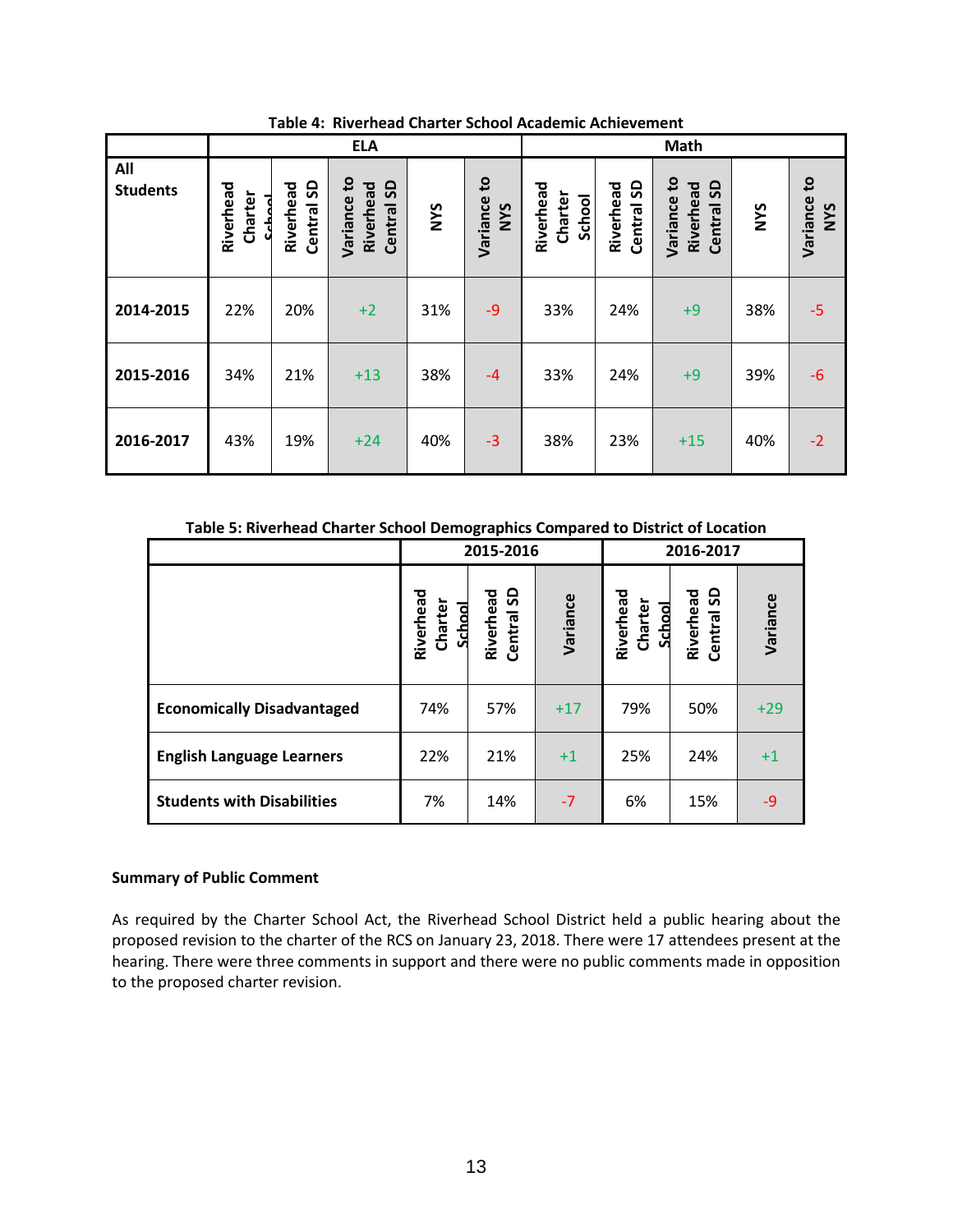#### **Urban Dove Team Charter School**

| <b>Name of Charter School</b>                                                 | Urban Dove Team Charter School                                                                                                                                                                                                                                                                                                                                                                                                                                                                                                                                                                                                                                                                                                                                                                                                                                                                                                                                                                                                                                                                                  |
|-------------------------------------------------------------------------------|-----------------------------------------------------------------------------------------------------------------------------------------------------------------------------------------------------------------------------------------------------------------------------------------------------------------------------------------------------------------------------------------------------------------------------------------------------------------------------------------------------------------------------------------------------------------------------------------------------------------------------------------------------------------------------------------------------------------------------------------------------------------------------------------------------------------------------------------------------------------------------------------------------------------------------------------------------------------------------------------------------------------------------------------------------------------------------------------------------------------|
| <b>Board Chair</b>                                                            | Michael Grandis                                                                                                                                                                                                                                                                                                                                                                                                                                                                                                                                                                                                                                                                                                                                                                                                                                                                                                                                                                                                                                                                                                 |
| <b>District of Location</b>                                                   | NYC CSD 13                                                                                                                                                                                                                                                                                                                                                                                                                                                                                                                                                                                                                                                                                                                                                                                                                                                                                                                                                                                                                                                                                                      |
| <b>Opening Month/Year</b>                                                     | August 2012                                                                                                                                                                                                                                                                                                                                                                                                                                                                                                                                                                                                                                                                                                                                                                                                                                                                                                                                                                                                                                                                                                     |
| <b>Current Charter Term</b>                                                   | July 1, 2017 - June 30,2022                                                                                                                                                                                                                                                                                                                                                                                                                                                                                                                                                                                                                                                                                                                                                                                                                                                                                                                                                                                                                                                                                     |
| <b>Management Company:</b>                                                    | Urban Dove, Inc.                                                                                                                                                                                                                                                                                                                                                                                                                                                                                                                                                                                                                                                                                                                                                                                                                                                                                                                                                                                                                                                                                                |
| Partner(s):                                                                   | None                                                                                                                                                                                                                                                                                                                                                                                                                                                                                                                                                                                                                                                                                                                                                                                                                                                                                                                                                                                                                                                                                                            |
| <b>Current Maximum Approved</b><br>Grade Levels/<br><b>Number of Students</b> | Ungraded High School for Over-Aged, Under-Credited Students/265<br>students                                                                                                                                                                                                                                                                                                                                                                                                                                                                                                                                                                                                                                                                                                                                                                                                                                                                                                                                                                                                                                     |
| <b>Mission</b>                                                                | Urban Dove Team Charter School (UD Team) is a completely unique and<br>innovative alternative High School for over-aged, under-credited youth whose<br>mission is to combine a rigorous academic curriculum with a hands-on, real-<br>$ $ world vocational program, and an award-winning college readiness program<br>that strives to give each graduate a high school diploma, a foundation for<br>higher education, and the job skills needed to enter the world of work.<br>Graduates of UD Team will be healthy, active, focused young adults ready to<br>fulfill their potential. They will have a commitment to their futures, a positive<br>connection to their community and a desire to take advantage of the<br>opportunities before them. UD Team partners with Urban Dove, a non-profit<br>that has specialized in working with at-risk youth for fifteen years. Urban Dove<br>will provide critical support in delivering key elements of the school program,<br>including in the areas of Sports-based Youth Development, College guidance,<br>internships and job-skills and summer programming. |
| <b>Proposed Revision</b>                                                      | Requesting an increase in its maximum approved enrollment from 265 to<br>305 students                                                                                                                                                                                                                                                                                                                                                                                                                                                                                                                                                                                                                                                                                                                                                                                                                                                                                                                                                                                                                           |

#### **Table 1: School Summary**

 In December 2010, the Board of Regents approved and chartered the Urban Dove Team Charter School (Urban Dove) in the New York City Community School District 13 (NYC CSD 13). The school's educational program focuses on educating over-aged, under-credited (OA/UC) students through a 3-year project-based, personalized instructional program that leads to a high school diploma, a foundation for higher education, and the job skills needed to enter the world of work. The school implements a sports, and health and fitness program that focuses on developing teamwork, healthy competition, and selfconfidence for academic and life success. They also empower their students through individualized academic support, internships, and counseling so that they are prepared to be active, healthy, informed world citizens. In 2017, the Board of Regents approved a full-term charter renewal for the school.

The school's trustees request that the Board of Regents approve a material revision to the school's charter to allow the school to increase the maximum approved enrollment from 265 to 305 students, an increase of 40 students. This revision would allow the school to meet the high need for early intervention transfer opportunities for low credit-earning high school studentsin CSDs 15 and 13, as well as other CSDs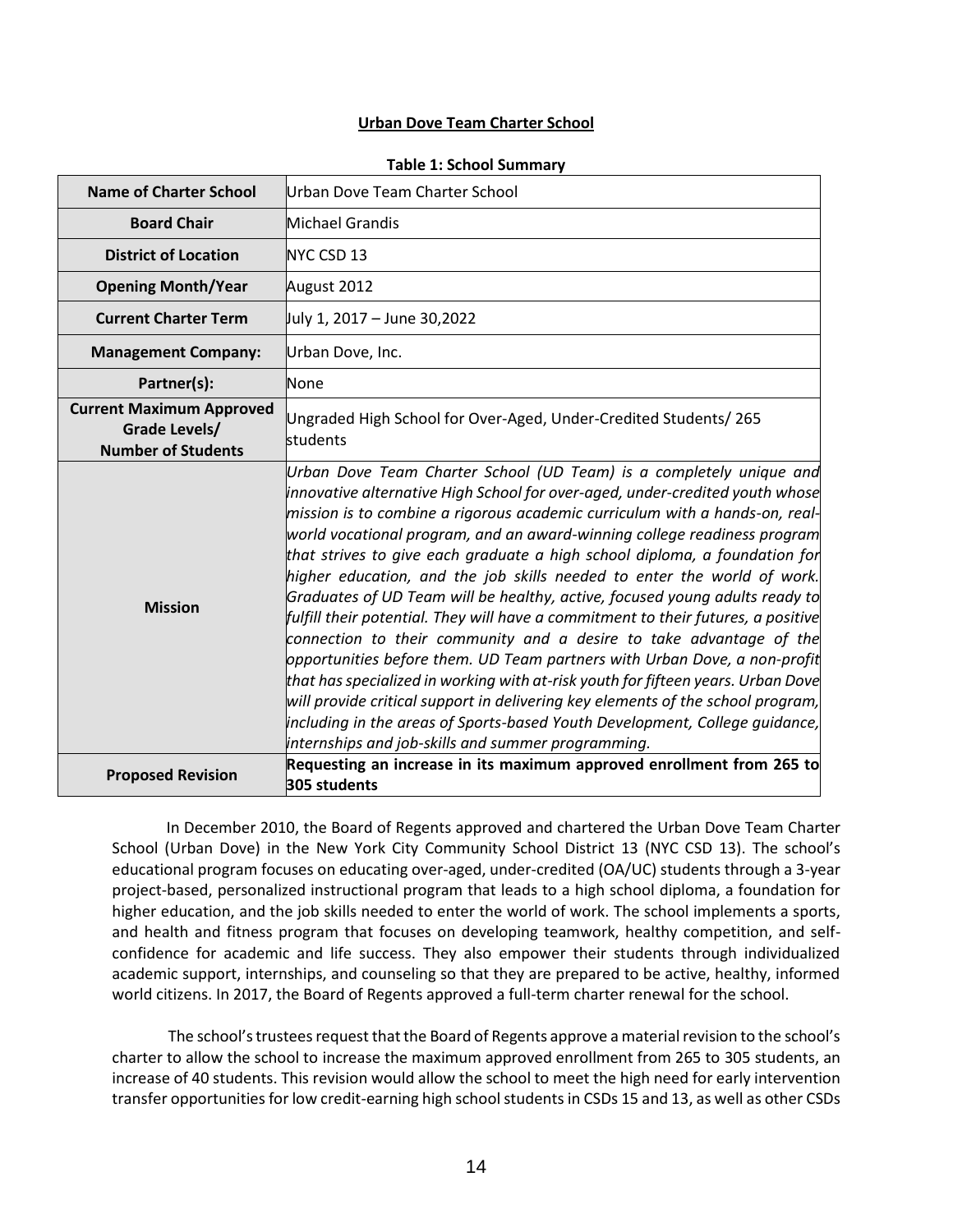throughout New York City. This change in enrollment will not affect the structures, systems, or staffing needs of the school.

| Table 2. Orban Dove Team Charler School Approved Enforment for the Current Charler Term |               |                |               |               |               |  |  |
|-----------------------------------------------------------------------------------------|---------------|----------------|---------------|---------------|---------------|--|--|
|                                                                                         | Year 1        | Year 2         | Year 3        | Year 4        | Year 5        |  |  |
|                                                                                         | 2017-2018     | 2018-2019      | 2019-2020     | 2020-2021     | 2021-2022     |  |  |
| Grade                                                                                   | Ungraded      | Ungraded (high | Ungraded      | Ungraded      | Ungraded      |  |  |
| Configuration                                                                           | (high school) | school)        | (high school) | (high school) | (high school) |  |  |
| <b>Total Approved</b><br><b>Enrollment</b>                                              | 265           | 265            | 265           | 265           | 265           |  |  |
|                                                                                         |               |                |               |               |               |  |  |

### **Table 2: Urban Dove Team Charter School Approved Enrollment for the Current Charter Term**

### **Table 3: Urban Dove Team Charter School Proposed Enrollment for the Current Charter Term**

|                                            | Year 1        | Year 2         |                | Year 4        | Year 5         |
|--------------------------------------------|---------------|----------------|----------------|---------------|----------------|
|                                            | 2017-2018     | 2018-2019      | 2019-2020      | 2020-2021     | 2021-2022      |
| Grade                                      | Ungraded      | Ungraded (high | Ungraded (high | Ungraded      | Ungraded (high |
| Configuration                              | (high school) | school)        | school)        | (high school) | school)        |
| <b>Total Approved</b><br><b>Enrollment</b> | 265           | 305            | 305            | 305           | 305            |

The data represented in Tables 4a, 4b, 5a, and 5b is school reported. At the time of its next renewal, the school will only be held accountable to NYSED Performance Framework standards.

### **Table 4a: 2015 Urban Dove Team Charter School Attendance, Persistence and Graduation<sup>1</sup>**

| Class of 2015 (Enrolled in 2012)                                                | Dropped<br>Out | Still<br>Enrolled | Graduated |
|---------------------------------------------------------------------------------|----------------|-------------------|-----------|
| Disengaged - 37% of Urban Dove Student Population                               | 84%            | 8%                | 8%        |
| 63% of Urban Dove Student Population<br>Engaged $-$                             | 9%             | 16%               | 75%       |
| Highly Engaged Subset of the Engaged Group - (32% of<br>Engaged Students above) | 0%             | 4.5%              | 95.5%     |

#### **Table 4b: 2016 Urban Dove Team Charter School Attendance, Persistence and Graduation<sup>2</sup>**

| Class of 2016 (Enrolled in 2013)                                                | Dropped<br>Out | Still<br>Enrolled | Graduated |
|---------------------------------------------------------------------------------|----------------|-------------------|-----------|
| Disengaged - 52% of Urban Dove Student Population                               | 53%            | 35%               | 12%       |
| 48% of Urban Dove Student Population<br>Engaged –                               | 14%            | 3%                | 83%       |
| Highly Engaged Subset of the Engaged Group - (22% of<br>Engaged Students above) | 0%             | 23.5%             | 76.5%     |

Due to a lack of data available from the NYC DOE, the school was unable to make a comparison between dropout rates at Urban Dove and in NYC DOE schools serving similar students.

 $\overline{a}$ 

<sup>&</sup>lt;sup>1</sup> School reported data

<sup>2</sup> School reported data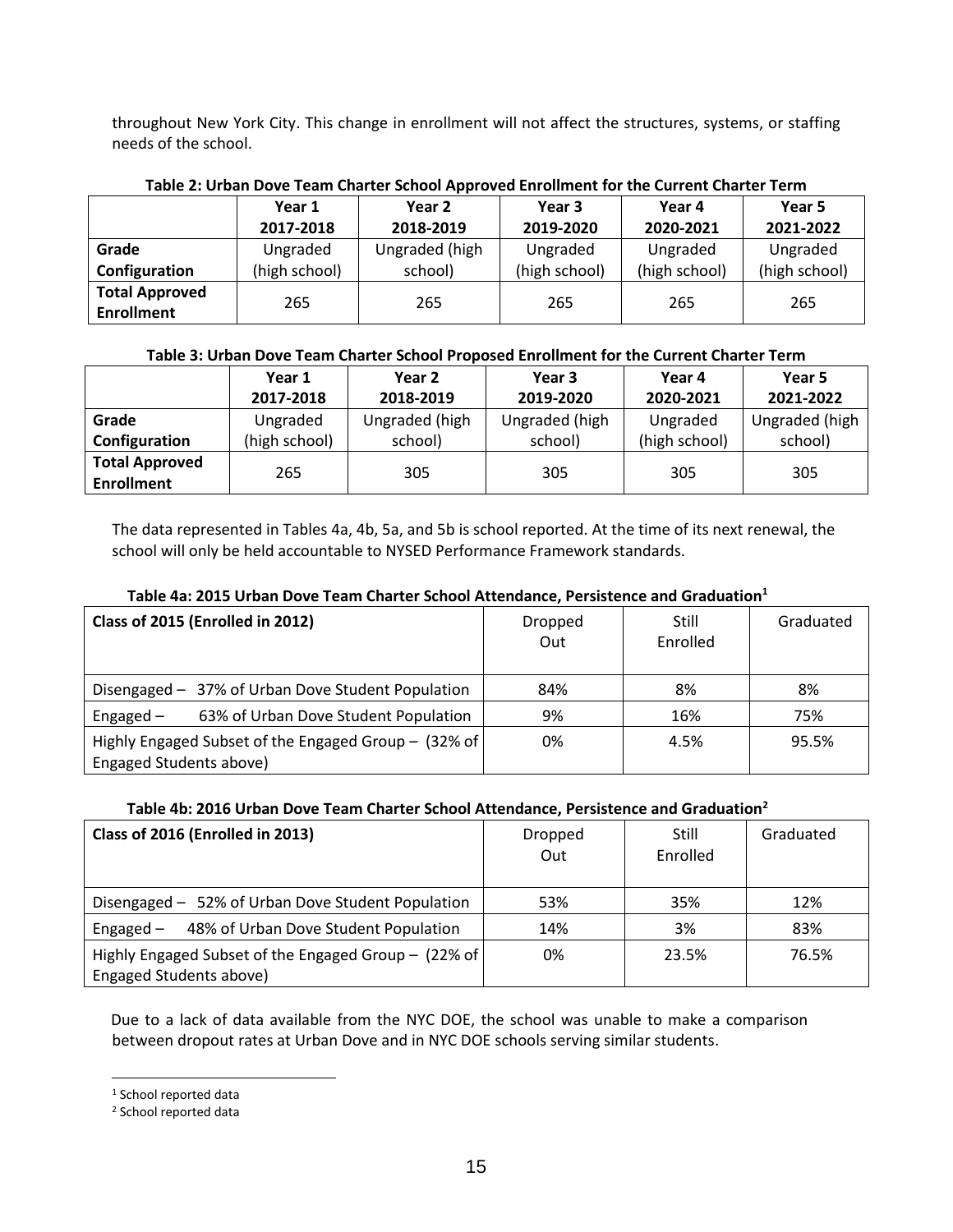### Similar Student Graduation Outcomes

 $\overline{a}$ 

In the school's self-analysis, Urban Dove used NYC DOE OA/UC student categories to compare graduation outcomes of Urban Dove students in these categories with similar students in NYC ("Peer Target"). The analysis is based on information provided by the NYC DOE. Most Urban Dove students fall into three of the NYC DOE's at-risk categories of OA/UC students: 15 years old with less than 11 credits, 16 years old with less than 11 credits; and no Regents exams passed; and 16 years old with less than 11 credits and one or more Regents exams passed. For each of these three categories, the chart below shows the percentage of each Class in that category, their graduation rate at Urban Dove and the graduation rate for that category citywide.

| Class of 2015 - Charter<br><b>School Entry 2012</b> | Number         | <b>NYC Peer</b><br>Target<br>Graduation<br>Rate | Urban Dove<br>Graduate<br>Rate to Date (9<br>still enrolled) | Variance to Date |
|-----------------------------------------------------|----------------|-------------------------------------------------|--------------------------------------------------------------|------------------|
| 15-year-old <11 credits                             | 33             | $30\%$ <sup>3</sup>                             | 61%                                                          | $+31$            |
| 16-year-old, <11 credits, no<br>Regents             | 22             | 27%                                             | 41%                                                          | $+14$            |
| 16-year old, <11 credits, at least 1<br>Regents     | 5              | 28%                                             | 40%                                                          | $+12$            |
| Other OA/UC categories                              | 6              | 30%                                             | 33%                                                          | $+3$             |
| Non OA/UC                                           | $\overline{2}$ | 67%                                             | 100%                                                         | $+33$            |
| Total                                               | 68             |                                                 |                                                              |                  |

#### **Table 5a: 2015 Urban Dove Team Charter School Student Outcomes Compared to Similar NYC DOE Student Outcomes ("Peer Target")**

<sup>&</sup>lt;sup>3</sup> The NYC Peer Target for 15 year old students with less than 11 credits was not developed by NYC DOE as part of its transfer school accountability analysis, because this category of students is not included in the DOE definition of OA/UC students. Urban Dove identified the target graduation rate on the basis of graduation data for this population that was provided to the school by the NYC DOE.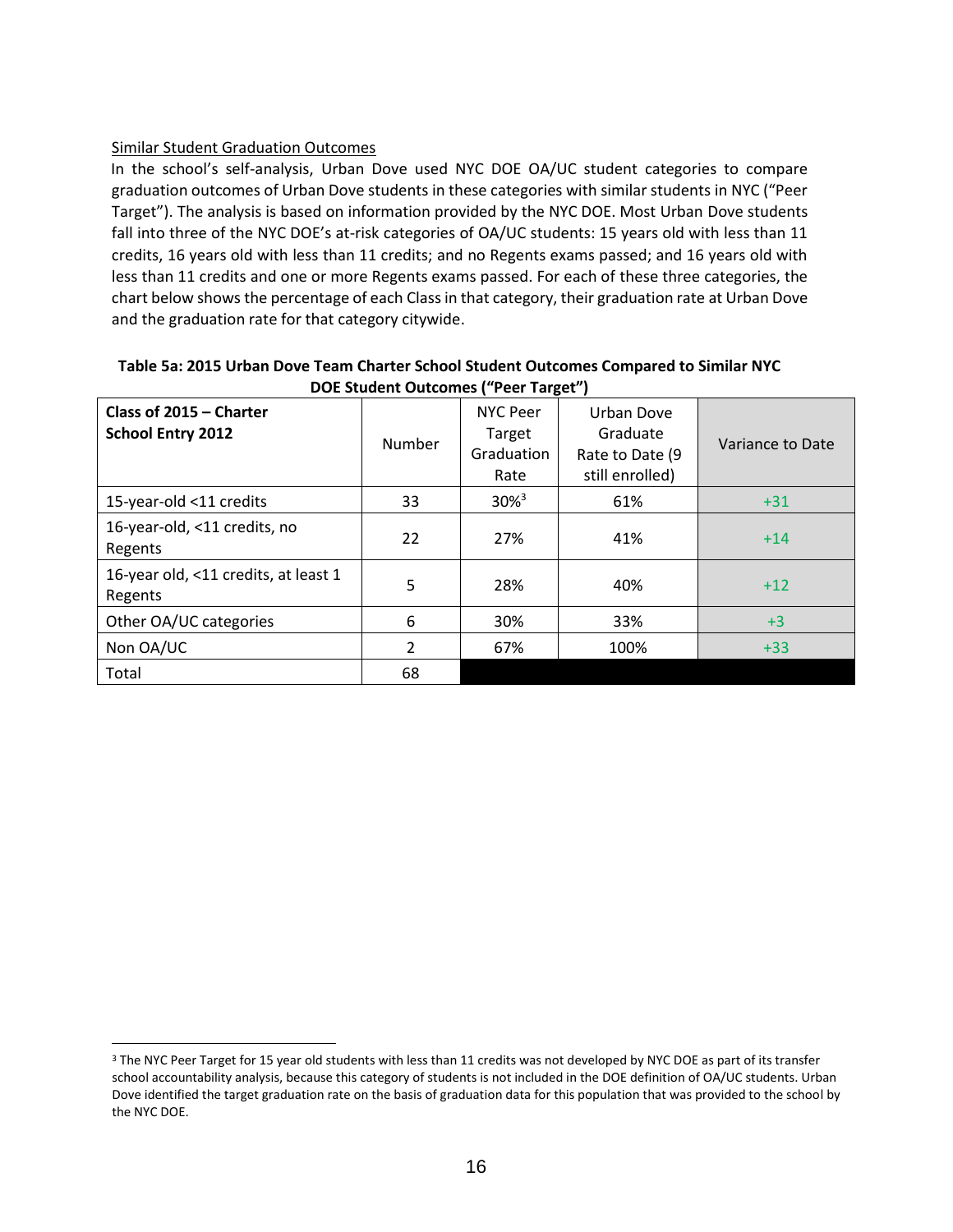| <b>DUL Student Outcomes</b> (Feel Target)           |        |                                   |                                                                        |                  |  |  |
|-----------------------------------------------------|--------|-----------------------------------|------------------------------------------------------------------------|------------------|--|--|
| Class of 2016 - Charter<br><b>School Entry 2013</b> | Number | Peer Target<br>Graduation<br>Rate | Urban Dove<br><b>Graduation Rate</b><br>to Date (27 still<br>enrolled) | Variance to Date |  |  |
| 15-year-old <11 credits                             | 30     | 30% <sup>4</sup>                  | 47%                                                                    | $+17$            |  |  |
| 16-year-old, <11 credits, no Regents                | 26     | 27%                               | 12%                                                                    | $-15$            |  |  |
| 16-year old, <11 credits, at least 1<br>Regents     | 8      | 28%                               | 25%                                                                    | $-3$             |  |  |
| Other OA/UC categories                              | 6      | 30%                               | 67%                                                                    | $+37$            |  |  |
| Non OA/UC                                           | 7      | 67%                               | 85%                                                                    | $+18$            |  |  |
| Total                                               | 77     |                                   |                                                                        |                  |  |  |

### **Table 5b: 2016 Urban Dove Team Charter School Student Outcomes Compared to Similar NYC DOE Student Outcomes ("Peer Target")**

### **Table 6: High School Total 4-Year Regents Outcomes for All Students: School, District & NYS Level Aggregates**

| 00 - O                              |             |              |          |             |       |          |             |              |          |
|-------------------------------------|-------------|--------------|----------|-------------|-------|----------|-------------|--------------|----------|
| 4-Yr Cohort:<br><b>All Students</b> | 2011 Cohort |              |          | 2012 Cohort |       |          | 2013 Cohort |              |          |
| Subject                             | School      | <b>State</b> | Variance | School      | State | Variance | School      | <b>State</b> | Variance |
| <b>ELA</b>                          | 36%         | 84%          | $-48$    | 35%         | 85%   | $-50$    | 38%         | 85%          | $-48$    |
| Global<br>History &<br>Geography    | 16%         | 79%          | $-63$    | 19%         | 78%   | $-59$    | 16%         | 78%          | $-62$    |
| Math                                | 33%         | 86%          | $-53$    | 39%         | 86%   | $-47$    | 44%         | 85%          | $-41$    |
| Science                             | 23%         | 84%          | $-61$    | 30%         | 84%   | $-54$    | 22%         | 84%          | $-62$    |
| US History &<br>Government          | 18%         | 81%          | $-63$    | 19%         | 81%   | $-62$    | 18%         | 81%          | $-63$    |

 $\overline{a}$ 

<sup>4</sup> See footnote 3.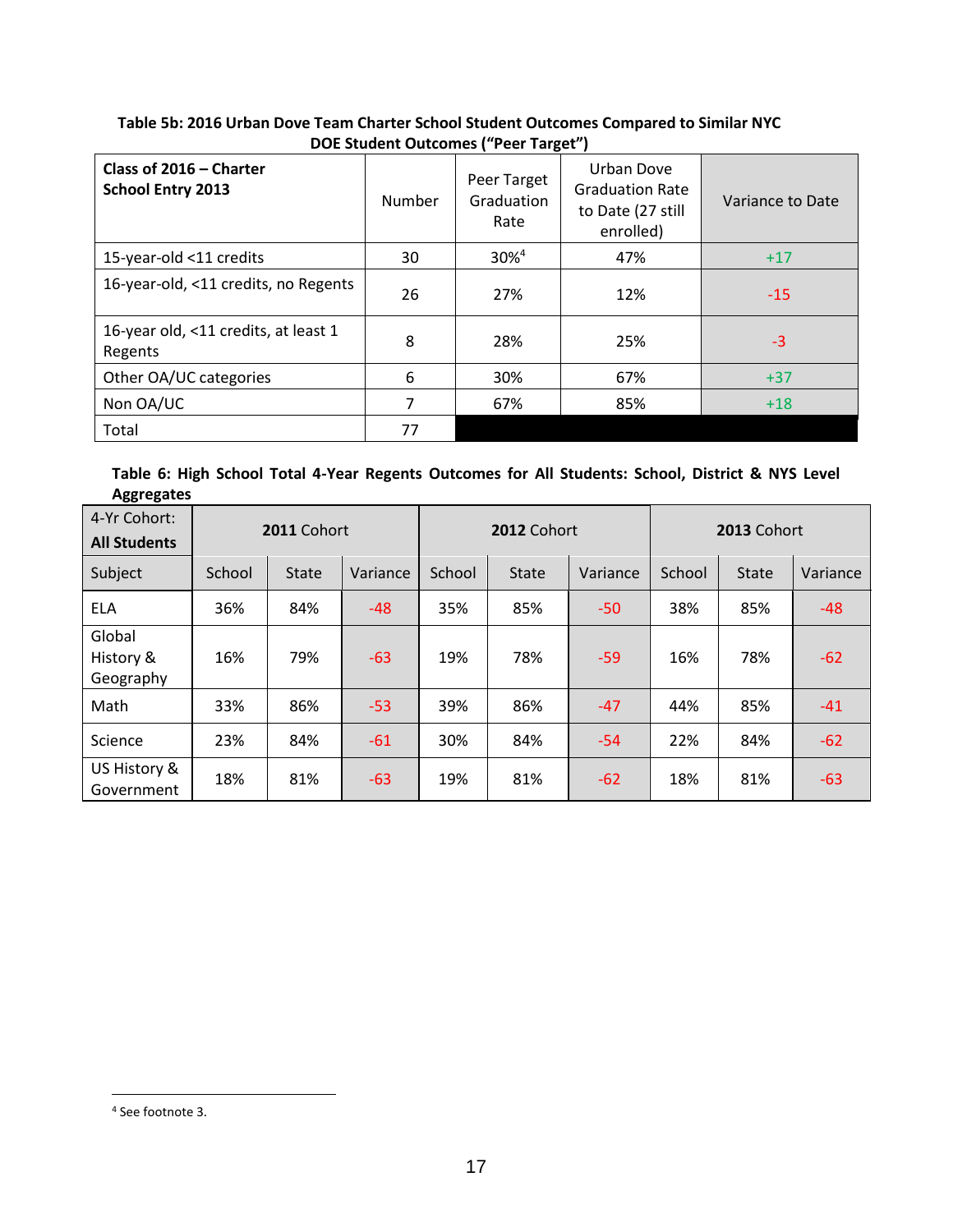|                                             |                                   | 2015-2016     |          | 2016-2017                         |            |          |
|---------------------------------------------|-----------------------------------|---------------|----------|-----------------------------------|------------|----------|
|                                             | Urban Dove Team<br>Charter School | 13<br>NYC CSD | Variance | Urban Dove Team<br>Charter School | NYC CSD 13 | Variance |
| <b>Students with</b><br><b>Disabilities</b> | 39%                               | 10%           | $+29$    | 35%                               | 10%        | $+25$    |
| <b>English Language</b><br><b>Learners</b>  | 2%                                | 5%            | $-3$     | 3%                                | 5%         | $-2$     |
| <b>Economically</b><br><b>Disadvantaged</b> | 82%                               | 67%           | $+15$    | 82%                               | 69%        | $+13$    |

**Table 7: Urban Dove Team Charter School Demographics Compared to District of Location**

### **Summary of Public Comment**

As required by the Charter School Act, the NYC DOE held a public hearing about the proposed revision to the charter of Urban Dove Team Charter School on February 28, 2018. There was 1 attendee present at the hearing. There was 1 comment in support and there were no public comments made in opposition to the proposed charter revision.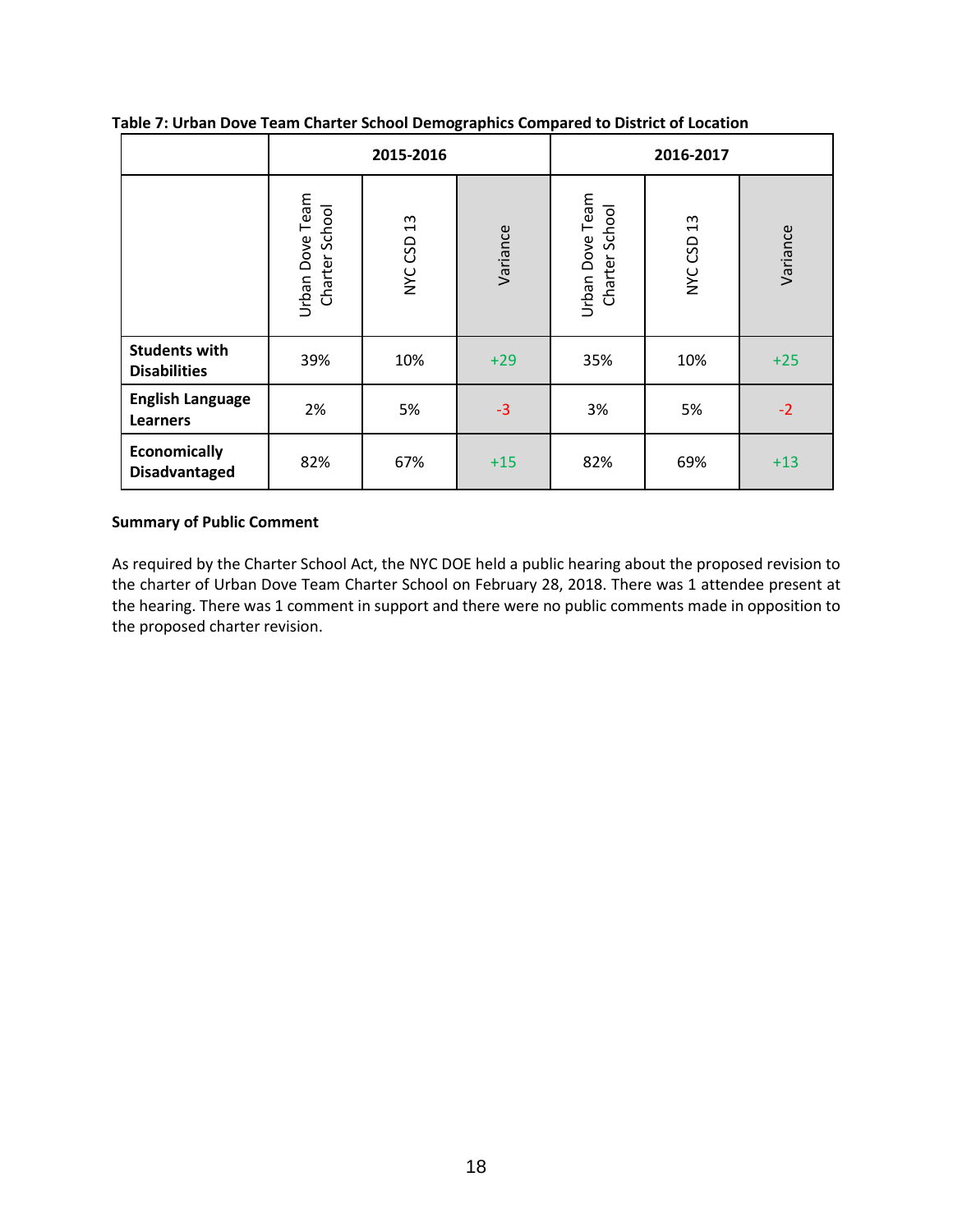#### **Young Women's College Preparatory Charter School of Rochester**

| <b>Name of Charter School</b>                                         | Young Women's College Preparatory Charter School of Rochester                                                                                                                                                                                                                                                                                                                                                                                                                                                                                                                                                                                                                                                                                                                                     |
|-----------------------------------------------------------------------|---------------------------------------------------------------------------------------------------------------------------------------------------------------------------------------------------------------------------------------------------------------------------------------------------------------------------------------------------------------------------------------------------------------------------------------------------------------------------------------------------------------------------------------------------------------------------------------------------------------------------------------------------------------------------------------------------------------------------------------------------------------------------------------------------|
| <b>Board Chair</b>                                                    | <b>Flor Colon</b>                                                                                                                                                                                                                                                                                                                                                                                                                                                                                                                                                                                                                                                                                                                                                                                 |
| <b>District of Location</b>                                           | Greece Central School District (since 8/2016)                                                                                                                                                                                                                                                                                                                                                                                                                                                                                                                                                                                                                                                                                                                                                     |
| <b>Opening Month/Year</b>                                             | <b>Fall 2012</b>                                                                                                                                                                                                                                                                                                                                                                                                                                                                                                                                                                                                                                                                                                                                                                                  |
| <b>Current Charter Term</b>                                           | July 1, 2017 - June 30, 2019                                                                                                                                                                                                                                                                                                                                                                                                                                                                                                                                                                                                                                                                                                                                                                      |
| <b>Management Company:</b>                                            | None                                                                                                                                                                                                                                                                                                                                                                                                                                                                                                                                                                                                                                                                                                                                                                                              |
| Partner(s):                                                           | Young Women's Leadership Network<br>Young Women's College Prep Foundation                                                                                                                                                                                                                                                                                                                                                                                                                                                                                                                                                                                                                                                                                                                         |
| <b>Maximum Approved Grade</b><br>Levels/<br><b>Number of Students</b> | Grades 7-12/450 students                                                                                                                                                                                                                                                                                                                                                                                                                                                                                                                                                                                                                                                                                                                                                                          |
| <b>Mission</b>                                                        | Young Women's College Prep Charter School of Rochester (YWCP) offers<br>young women from the city of Rochester the opportunity to learn in a single-<br>gender environment, free from stereotypes, where a strong focus is placed<br>on preparation for college enrollment and graduation. High expectations<br>and evidence of concrete results define the student's academic experience.<br>Educators commit to, and thrive upon, sharing effective practices within and<br>beyond the school building. YWCP partners with families and instills in each<br>student a sense of community, responsibility and ethics. We support<br>students in their endeavors to achieve excellence in and out of the<br>classroom, helping them to develop the strong voices they will need to be<br>leaders. |
| <b>Proposed Revision</b>                                              | To reduce the school's maximum enrollment from 450 to 410 in the 2018-<br>2019 academic year                                                                                                                                                                                                                                                                                                                                                                                                                                                                                                                                                                                                                                                                                                      |

#### **Table 1: School Summary**

In September 2011, the Board of Regents approved and chartered the Young Women's College Preparatory Charter School of Rochester (YWCP) in the Rochester City School District (RCSD). YWCP sought a material revision to its charter to relocate from its RCSD location to one in the Greece Central School District (GCSD), due to limited facility options within Rochester. The Board of Regents approved this revision in May 2016. In 2017, the Board of Regents approved a short term charter renewal for the school. YWCP has been issued two Notices of Deficiency resulting in two corrective action plans over the current charter term. One Notice of Deficiency was issued in December 2017 for academic deficiencies related to performance on the math 3-8 state assessments for the 2016-2017 school year and for enrollment deficiencies with the school enrolling under 85% of its approved maximum enrollment for the 2017-2018 academic year. The other Notice of Deficiency was issued in January of 2018 and was for academic deficiencies on all high school Regents exams administered by the school in the 2016-2017 academic year and for enrollment deficiencies for all subgroup populations when compared to the district the school serves by its mission and design for the 2016-2017 academic year. The school's educational program focuses on educating young women, primarily from the City of Rochester, in Grades 7-12.

The school's trustees request that the Board of Regents approve a material revision to the school's charter to allow the school to reduce its approved maximum enrollment of 450 to 410 in the 2018-2019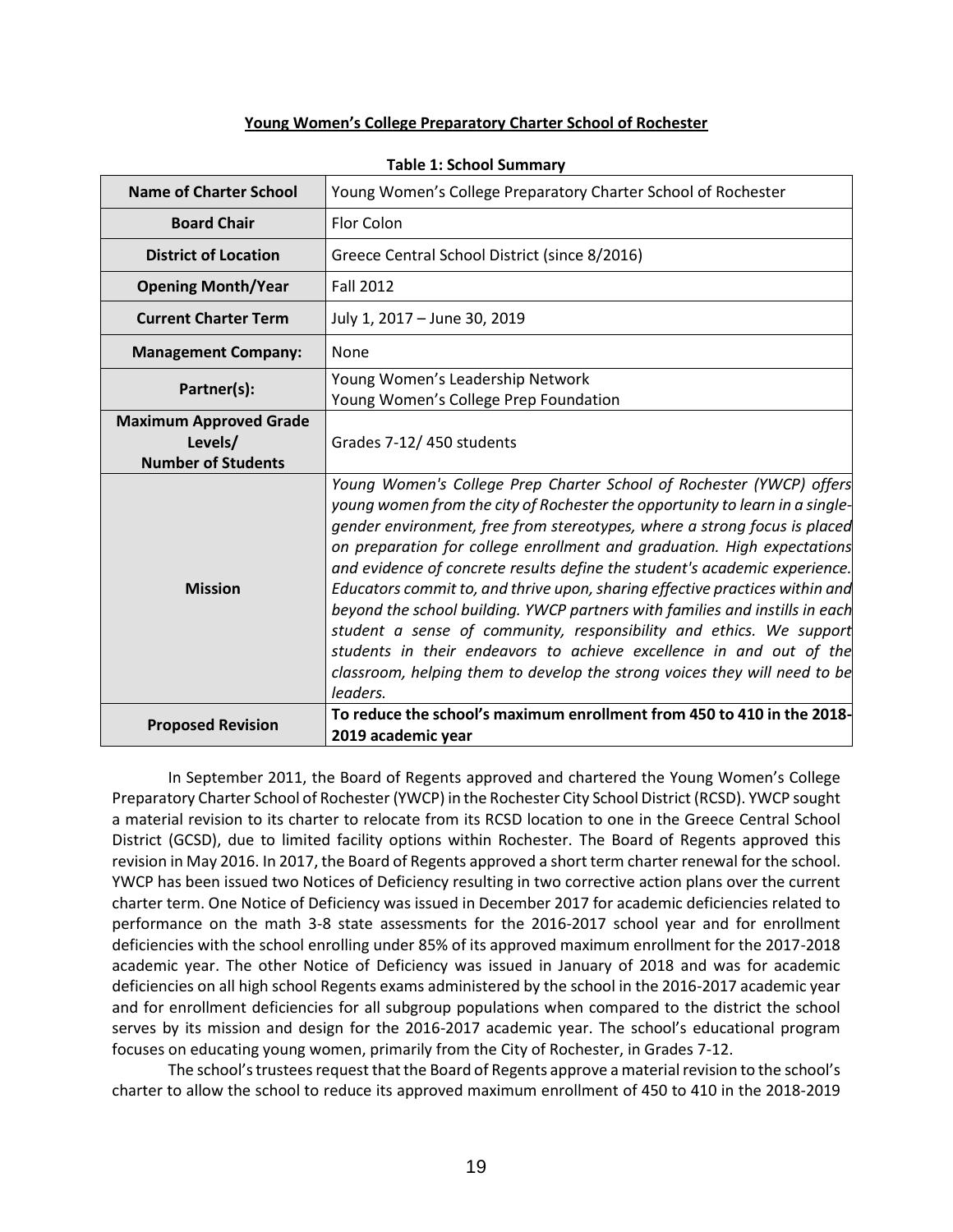school year. The school is currently under-enrolled at 80% of its approved maximum enrollment. The New York State Education Department's Charter School Office (CSO) issued a Corrective Action Plan to the school in December of 2017. This revision would allow the school to reduce its approved maximum enrollment and be in compliance with their charter in the 2018-2019 school year.

**Table 2: Young Women's College Preparatory Charter School of Rochester Approved Enrollment For the Current Charter Term**

|                                            | Year 1<br>2017-2018 | Year 2<br>2018-2019 |
|--------------------------------------------|---------------------|---------------------|
| <b>Grade Configuration</b>                 | Grades 7-12         | Grades 7-12         |
| <b>Total Approved</b><br><b>Enrollment</b> | 450                 | 450                 |
| <b>Actual Enrollment</b>                   | $360*$              | N/A                 |

\*Enrollment at the school as of November 29, 2017, as reported by school leadership. N/A not yet applicable

| Table 3: Young Women's College Preparatory Charter School of Rochester Proposed |
|---------------------------------------------------------------------------------|
| <b>Enrollment For the Current Charter Term</b>                                  |

|                                            | Year 1<br>2017-2018 | Year 2<br>2018-2019 |
|--------------------------------------------|---------------------|---------------------|
| <b>Grade Configuration</b>                 | Grades 7-12         | Grades 7-12         |
| <b>Total Approved</b><br><b>Enrollment</b> | 450                 | 410                 |

**Table 4: Young Women's College Preparatory Charter School of Rochester Academic Achievement Compared to RCSD (district served by the school's mission)**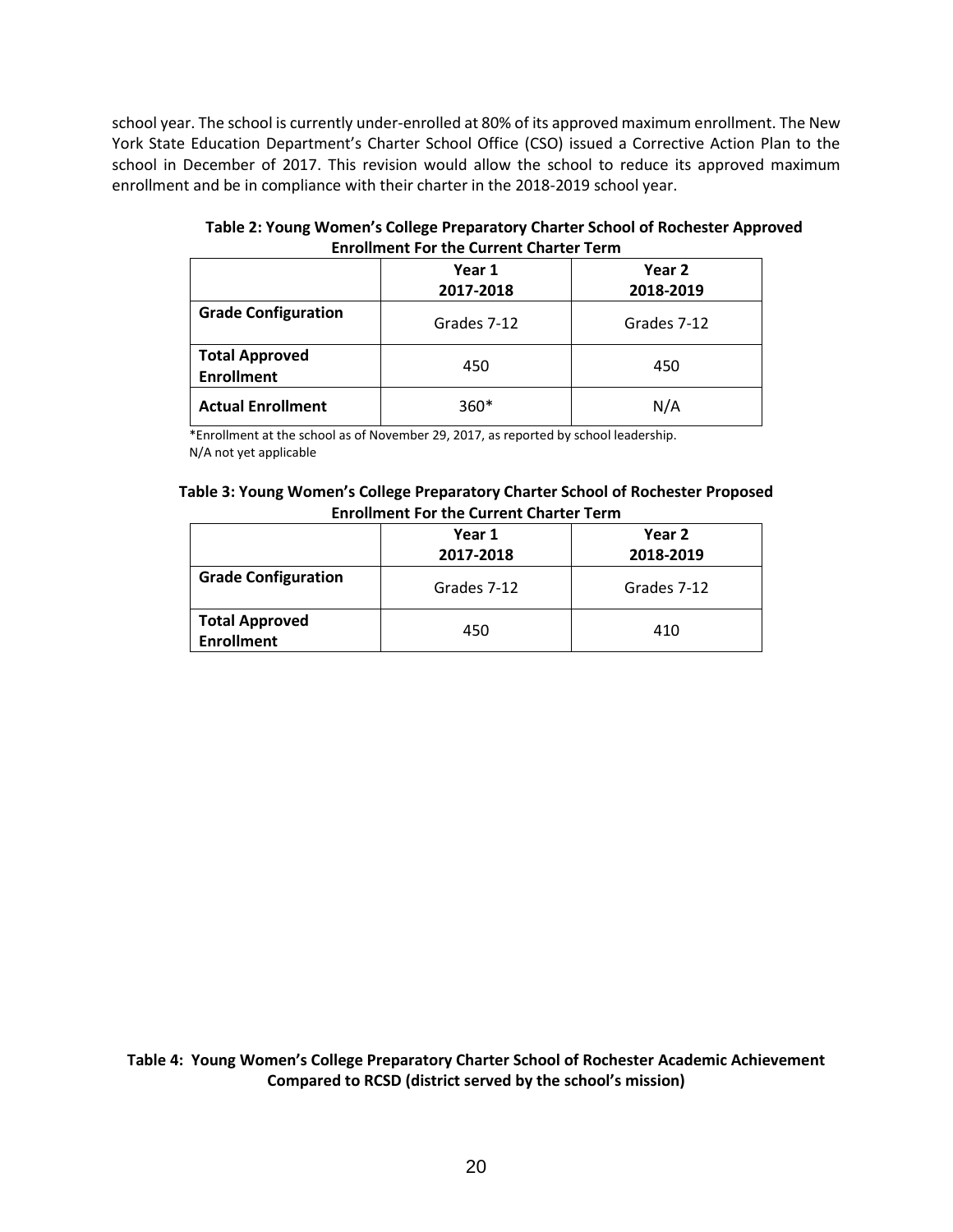|                        | <b>ELA</b>  |                                          |                                              |            |                 | <b>Math</b> |                                          |                                               |            |                 |
|------------------------|-------------|------------------------------------------|----------------------------------------------|------------|-----------------|-------------|------------------------------------------|-----------------------------------------------|------------|-----------------|
| All<br><b>Students</b> | <b>YWCP</b> | Rochester City School<br><b>District</b> | Variance to Rocheste<br>City School District | <b>SAN</b> | Variance to NYS | <b>YWCP</b> | Rochester City School<br><b>District</b> | Variance to Rochester<br>City School District | <b>SAN</b> | Variance to NYS |
| 2015-2016              | 10%         | 6%                                       | $+4$                                         | 38%        | $-28$           | 10%         | 6%                                       | $+4$                                          | 31%        | $-21$           |
| 2016-2017              | 15%         | 8%                                       | $+7$                                         | 44%        | $-29$           | 3%          | 5%                                       | $-2$                                          | 22%        | $-19$           |

**Table 5: Young Women's College Preparatory Charter School of Rochester Academic Achievement Compared to GCSD (district of location)**

|                        | <b>ELA</b>  |                                                |                                                                            |            | Math               |             |                                         |                                                                                |            |                 |
|------------------------|-------------|------------------------------------------------|----------------------------------------------------------------------------|------------|--------------------|-------------|-----------------------------------------|--------------------------------------------------------------------------------|------------|-----------------|
| All<br><b>Students</b> | <b>YWCP</b> | School<br>Central<br><b>District</b><br>Greece | <b>District</b><br>Greece<br>School<br>$\mathbf{S}$<br>Variance<br>Central | <b>NYS</b> | to NYS<br>Variance | <b>YWCP</b> | School<br>Central<br>District<br>Greece | <b>District</b><br>reece<br>ū<br>School<br>$\mathbf{c}$<br>Variance<br>Central | <b>SAM</b> | Variance to NYS |
| 2016-2017              | 15%         | 42%                                            | $-27$                                                                      | 44%        | $-29$              | 3%          | 7%                                      | $-4$                                                                           | 22%        | $-19$           |

**Table 6: High School Annual Regents Outcomes for All Students:**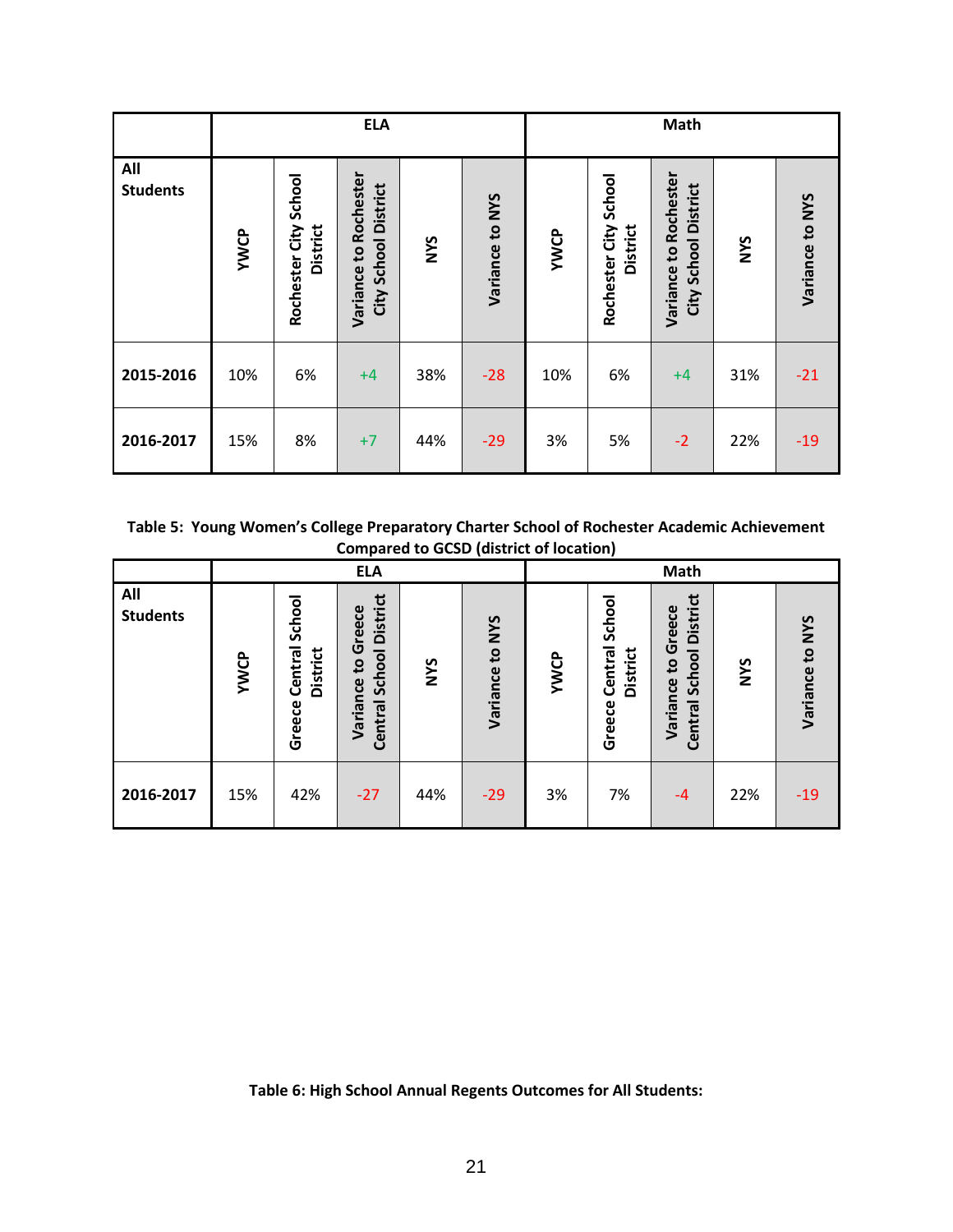|                                           |        | 2015-2016  |                    | 2016-2017 |            |                    |  |
|-------------------------------------------|--------|------------|--------------------|-----------|------------|--------------------|--|
| <b>Regents Exam</b>                       | YWCP   | <b>SAN</b> | Variance<br>to NYS | YWCP      | <b>NYS</b> | Variance<br>to NYS |  |
| <b>Regents Algebra 2/Trigonometry</b>     | N/A    | N/A        | N/A                | *         | 34%        | N/A                |  |
| <b>Regents Common Core Algebra I</b>      | 57%    | 72%        | $-15$              | 43%       | 75%        | $-32$              |  |
| <b>Regents Common Core Algebra II</b>     | 62%    | 75%        | $-13$              | 38%       | 82%        | $-44$              |  |
| <b>Regents Common Core ELA</b>            | N/A    | N/A        | N/A                | 77%       | 84%        | $-7$               |  |
| <b>Regents Common Core Geometry</b>       | 13%    | 64%        | $-51$              | 13%       | 64%        | $-51$              |  |
| <b>Regents Geometry</b>                   | $\ast$ | 38%        | N/A                | N/A       | N/A        | N/A                |  |
| <b>Regents Global History</b>             | 87%    | 68%        | $+18$              | 47%       | 69%        | $-22$              |  |
| <b>Regents Living Environment</b>         | 23%    | 78%        | $-55$              | 42%       | 75%        | $-32$              |  |
| <b>Regents Physical Set/Earth Science</b> | 32%    | 71%        | $-39$              | 36%       | 70%        | $-34$              |  |
| <b>Regents US History &amp; Gov't</b>     | 38%    | 83%        | $-45$              | 18%       | 82%        | $-64$              |  |

### **School & NYS Level Aggregates**

\*Data is suppressed in accordance with SIRS business rules found on data.nysed.gov.

N/A = not applicable